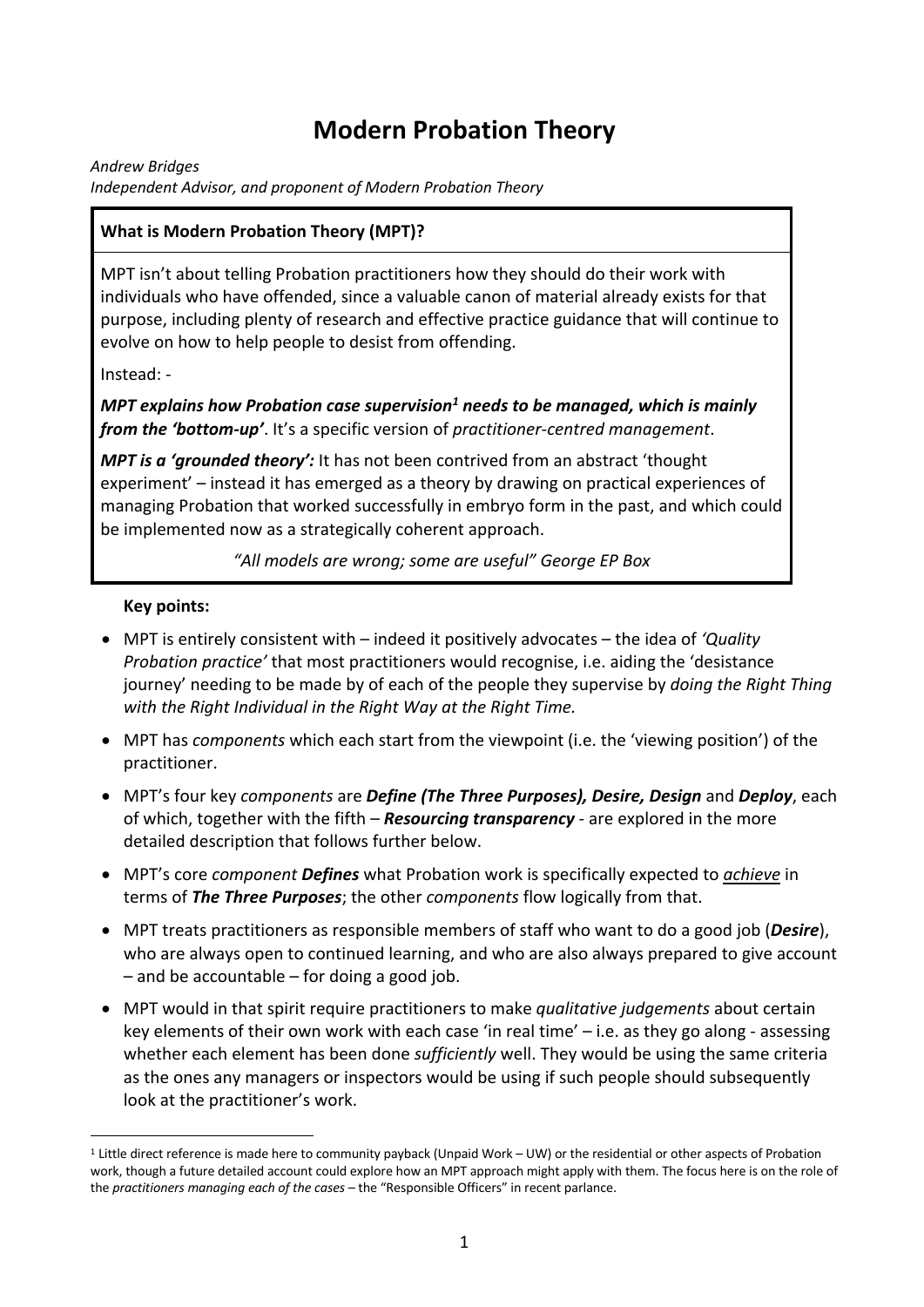- MPT would make this possible by a *Design* of a *single Current Sentence Record (CSR)* to replace OASys and nDelius. The 'lean' Design of the CSR would radically reduce the amount of 'required text', would minimise entering data twice, and more importantly include only the minimum number of mandatory fields – those needed for focusing on *The Three Purposes*.
- MPT accordingly assumes the need to *Deploy* such a *CSR*, alongside the other essential tools and facilities, both IT and environmental, to enable practitioners to do the work needed.
- MPT recognises the reality that the resourcing of Probation will always be finite, and will sometimes be squeezed. Its *Resourcing transparency* approach would make it manageable – though still difficult - for both practitioners and managers.
- MPT integrates its *components* into a unified approach for managing Probation overall, so that the work each practitioner does with each case aggregates into a clearly identifiable benefit that Probation brings to the whole community. It is unified from bottom to top in the same way that the lettering goes all the way through a stick of old-fashioned seaside rock.
- MPT also has *caveats*. It is particularly important that its features should not be misread, misunderstood, or worst of all misused, since that would defeat its potential benefits. This applies especially to the subjects of performance measures (PMs) and performance management, where awareness of Goodhart's Law is essential.
- MPT is about managing Probation, and not about who should own it. In principle, the MPT approach could be applied by any future 'owner' – although, in reality, locating Probation in direct public service management seems to be the most natural fit.
- MPT recognises that *qualitative judgements* are by necessity involved in any assessment of what Probation work is achieving – so MPT incorporates them explicitly and transparently, which is a wiser approach than employing metrics that appear factually objective, but which almost always include hidden qualitative assumptions.
- MPT relies for its effectiveness on two-way *presumptions of trust*. Practitioners and managers need to be able to start their interactions with a presumption of trust that they are both honestly working towards the same ends, notably the Three Purposes.
- MPT's overall approach can be summarised in this way: While practitioners will not have discretion about *What* they are expected to achieve, they will nevertheless have a large degree of discretion as to *How* they go about achieving it, and they will be able to self-assess in real time how their work with each case is progressing. This discretion will be informed by the ever-evolving messages and lessons emerging from research and other evidence-informed practice about desistance from offending, and about interventions that help that process.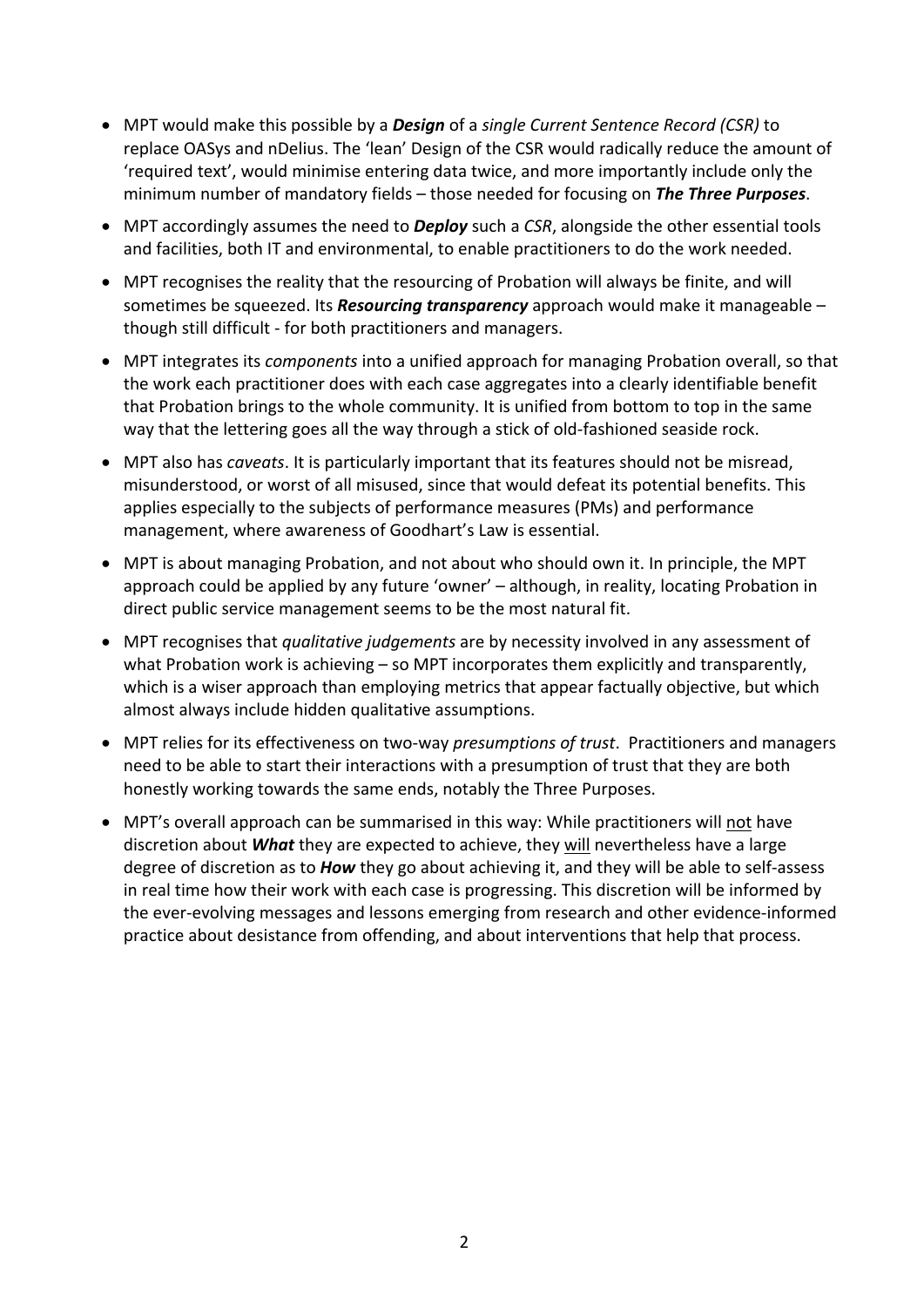# **A fuller description of Modern Probation Theory (MPT)**

#### **Contents:**

| <b>Introduction</b>                                                    | 4                 |
|------------------------------------------------------------------------|-------------------|
| <b>Define - The Three Purposes</b>                                     | 5.                |
| <b>Desire</b>                                                          | 11                |
| Design – including a future Current Sentence Record (CSR)              | $12 \overline{ }$ |
| <b>Deploy</b>                                                          | 16                |
| Resourcing transparency $-$ and each practitioner's difficult decision |                   |
| What about Diversity? &  (etc)                                         |                   |
| The final caveat: avoiding doing performance management badly          |                   |
| Afterword: Has any of this actually been tried before?                 |                   |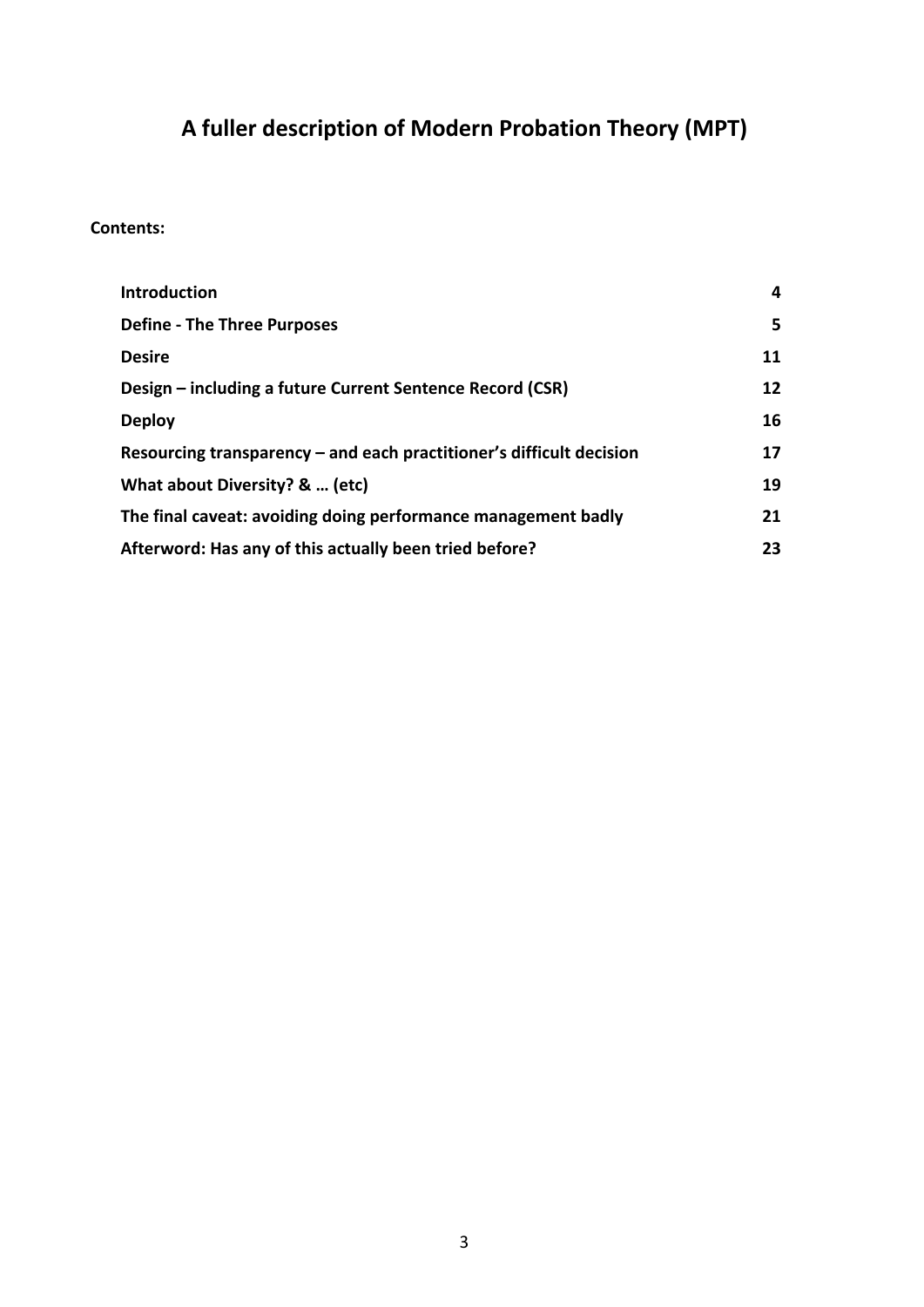### **Introduction:**

The point of MPT is to counter the problem where for many years now Probation practitioners have been subject to a bewildering series of messages about what their work is supposed to be achieving: frequent reporting, tighter enforcement, tougher control of 'high risk' cases, including recently (worst of all) "successful completions", plus the many other minimum contract specifications that were needed to prevent their employer (if a CRC) from being financially penalised. These messages have repeatedly varied over time, and with a complete lack of coherence.

Overall, it has not been at all consistently clear what Probation work is supposed to be achieving. There has been major restructuring of Probation organisations on several occasions in the  $21<sup>st</sup>$ century already, each with the aim of somehow 'improving' the Service, but still with no real clarity about what Probation supervision is consequently intended to achieve as a result. And now the 2020s decade is starting with the decision for yet another restructuring already made, leaving the planners for the new National Service again consulting on the questions, "What is Probation for?" and "What sort of Probation Service do we want?" The answers to these questions are certainly not straightforward, but any outside observer could be forgiven for gaining the impression that in recent years the various answers offered have been either too simplistic and ineffective, or alternatively unnecessarily complicated, and piecemeal. It's been a case of plenty of changes in structure, but no coherent strategy.

In contrast, MPT aligns itself with the fairly conventional view in business and other circles that the correct approach should be to decide Strategy first, and then decide on Structure afterwards. And the first step in devising any strategy for a personal service organisation like Probation must be to start with the people who provide that personal service, and being consistently clear about what they are being asked to do. That's not straightforward of course.

Probation work is indeed complex work for its practitioners and managers, and MPT recognises that. Every person who offends and is sentenced is an individual human being, and the art of each Probation practitioner is to be able to engage with that individual, whatever the offence and whatever that person's circumstances, and then do the Right Thing in the Right Way at the Right Time with that individual, to aid that person's desistance journey. That work is indeed often complicated, but instead of 'wallowing in the complicatedness' of that work, MPT aims to chart a way through this complex work so that it becomes possible for everyone – practitioners, managers, Court, Government and the wider public (in principle) – to gain a shared understanding of 'what Probation is for'.

The following sections describe each of the *components* of MPT in a little more detail. Some graphics are also offered; some people find graphics helpful, while others are put off by them. By offering both text and graphics within the following descriptions it is hoped that most readers will find something that will engage their preferred medium for learning.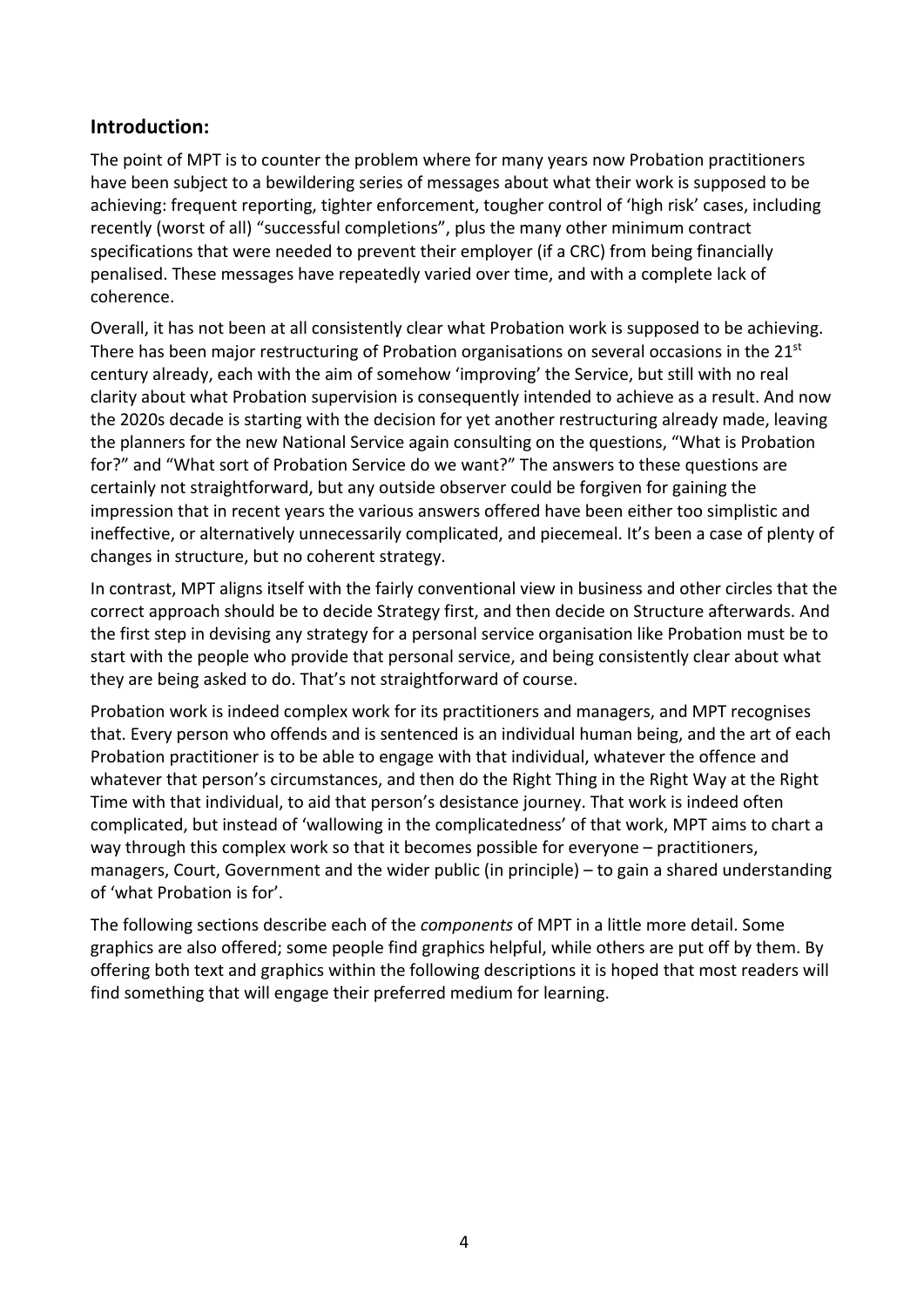## **Define – The Three Purposes:**

The core *component* of MPT is to *Define* what Probation work is expected to achieve as *The Three Purposes*. Taken from the viewpoint of the busy practitioner, who in their normal working day might be seeing a succession of individuals on a tight schedule in an interview room, these can be expressed, when meeting each one, as:

- "Am I helping this person to become less likely to reoffend in future, and how will I evidence that?" (that's using principally *constructive interventions* to achieve measurably *reduced Likelihood of Reoffending*) – this is *Purpose One*
- "Am I holding this individual to the terms of the Court sentence or licence?" (that's *promoting compliance*, and enforcing if and when needed) – *Purpose Two*
- "Am I taking all reasonable action to protect others from harm from this individual?"  $$ that's about additionally using *restrictive interventions* to 'Contain' - the individual's *Risk of Harm to others – Purpose Three*

These *Three Purposes* should be seen as separate, but also overlapping, as pictured in the graphic of a three-way Venn diagram. The point of the Venn diagram is to illustrate that some of the practitioner's actions and interactions with the supervised person during supervision will contribute towards achieving just one of the Three Purpose, while others might contribute to achieving two or even all three of the Purposes at the same time.



The Three Purposes are not new, having been promoted periodically by HM Inspectorate of Probation and elsewhere, but they have not yet had the follow-through needed to focus on them effectively enough. Indeed, it is noteworthy that in the days of NOMS (National Offender Management Service) these Three Purposes equated very strongly with NOMS's policy of "Punish, Help, Change and Control", since Purpose One clearly equates to both Help and Change, Purpose Two to Punish, and Purpose Three to Control. There was a clarity about such plain language, despite which it was in time dropped from NOMS's approach. Nowadays the shortened language is often "reducing reoffending, implementing the sentence and minimising risk of harm" – which wouldn't matter *if* there were a clearer shared understanding of how the achievement of each of them needs to be measured.

For this reason, where one part of MPT's core *component* was to Define the Three Purposes, the other part of this key *component* is to Define how each of these Purposes needs to be 'measured'. In each instance this is done with a number of *qualitative judgements* made by the practitioner in person, and in 'real time'. Taking this from the practitioner's viewpoint, what does success then look like when working to each of these Purposes?

For *Purpose One* – which is the purpose which motivated most practitioners to join Probation in the first place – it is when, during the course of supervision, the person under supervision makes progress on the path of desistance, i.e. becomes *evidently less likely to reoffend*.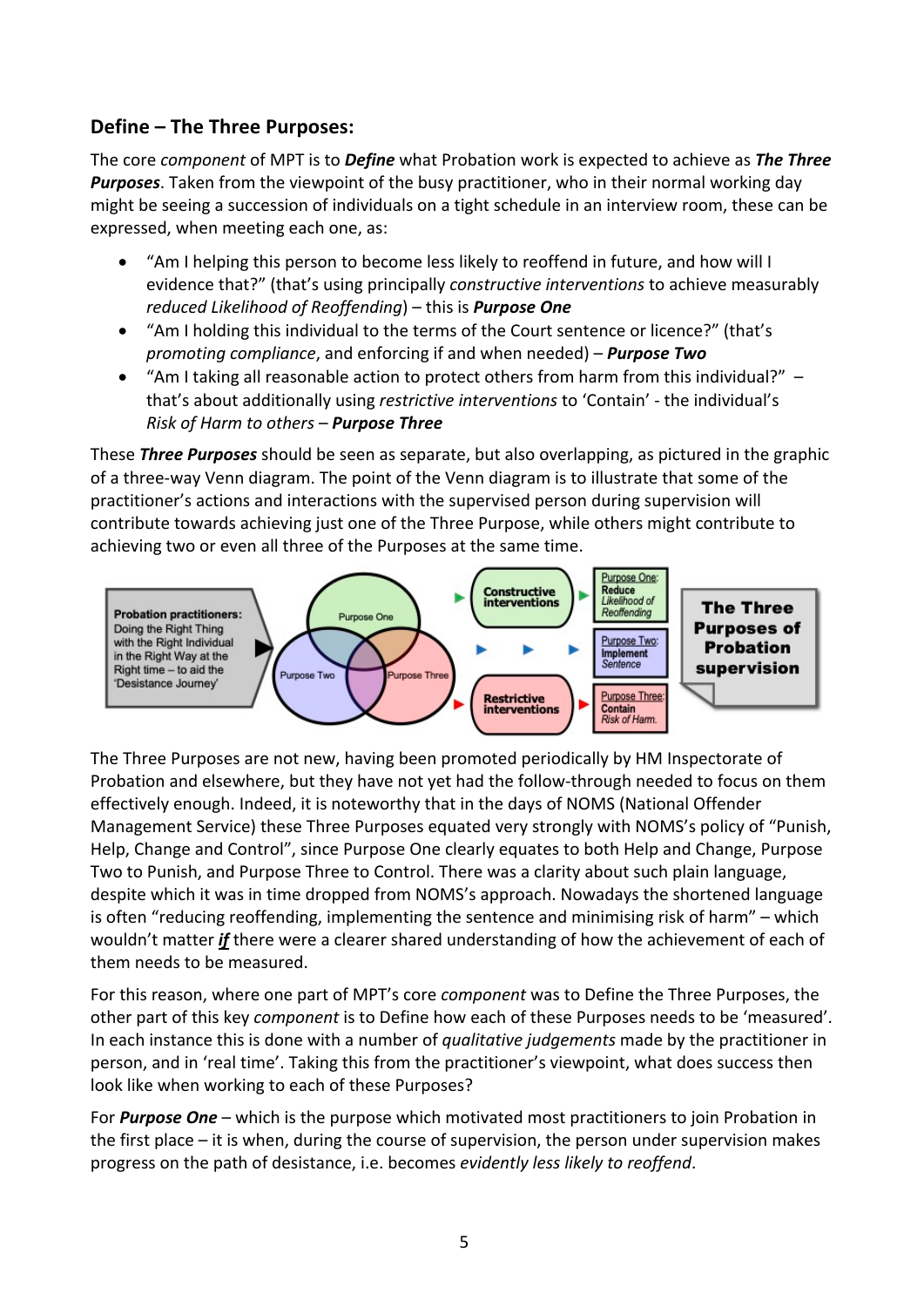An explanation is needed here before describing how this approach works. Previous attempts to measure 'reduced reoffending' have all relied on collecting reconviction and/or other similar information, something which by its nature has to be retrospective. In contrast, the MPT approach is to introduce measures that can be seen 'in real time' by the practitioner in person. For Purpose One this leads to the concept of 'Likelihood of Reoffending' (LoR).

There are at least two different ways in which changes in LoR could be measured, but the simplest one to implement is the idea of 'stepping-stones' towards (or back from) future desistance. A manager or inspector might call these "interim outcomes".

The practitioner could put it this way to her/himself when interviewing and writing it up afterwards on a much slimmer and redesigned case record (described later):

"I need to select which specific 'stepping-stones' towards desistance I am planning for this individual to achieve" (ideally, jointly planned with that individual); and later in the Order, "I need to identify which 'stepping-stones' I can now record\* as achieved by him/her."

\*NB The redesigned case record, as described further below, will enable this to be recorded concisely and swiftly, because it will have been designed with that as being one of its key purposes.

The practitioner is likely to be using *constructive interventions* as part of her/his methodology for this 'Purpose One work'. This term covers all the 'positive' work of engaging with the individual under supervision, listening, influencing, directly or indirectly helping him/her where appropriate, and sometimes directly or indirectly seeing him/her through structured programmes of work that enable that individual to become less likely to reoffend in future. (These contrast with *restrictive interventions*, which feature as an additional aspect when it comes to 'Purpose Three work'.)

This approach would lead to establishing the Performance Measure (PM):

*Percentage of cases\* where a measurable reduction\*\* in LoR has been achieved.*

\*The timing of when cases would be assessed can vary; doing it twice – at the six-month point, and at the twelvemonth point (say) – might prove to be useful standards, but other timings are possible.

\*\*This deliberately woolly wording would operate for perhaps the first two years, not actually specifying how many stepping-stones, or how much 'progress', would 'count' as a 'measurable reduction'. Then, when some 'benchmark' figures emerge from the data collected so far, one (or more of them) could be set as specific 'bars' in order to define 'how much reduction' - how many stepping-stones - counts as 'success'.

*Caveat*: MPT's PMs should be used only at the highest 'macro' levels, not used for anything smaller than a local Delivery Unit or equivalent. Any attempt to use them for performance management purposes at divisional, team or (God forbid) individual practitioner level would lead to highly destructive perverse effects.

Obviously, there is an element of *qualitative judgement* involved in assessing whether or not the stepping-stone(s), or progress, have been sufficiently attained – but the MPT approach is always explicit and transparent when it is requiring that such a *qualitative judgement* be made.

For *Purpose Two*, 'success' is when the *statutory requirements* of the Court sentence, including any post-custody supervision, have been *properly implemented*. In short, even if there were neither any 'Purpose One work' (*constructive* work) nor any 'Purpose Three work' (*restrictive interventions* -see below) to be done, the practitioner would still need to require some minimum level of contact from the sentenced individual until the Order ended – that task is a 'Purpose' in its own right, a point that has not always been recognised.

Furthermore, it is a single Purpose, even though this too has not always been recognised. Since the late 1990s this work has been treated as a series of separate metrics – promptness of first contact, frequency of subsequent contacts, promptness of taking breach action etc – plus the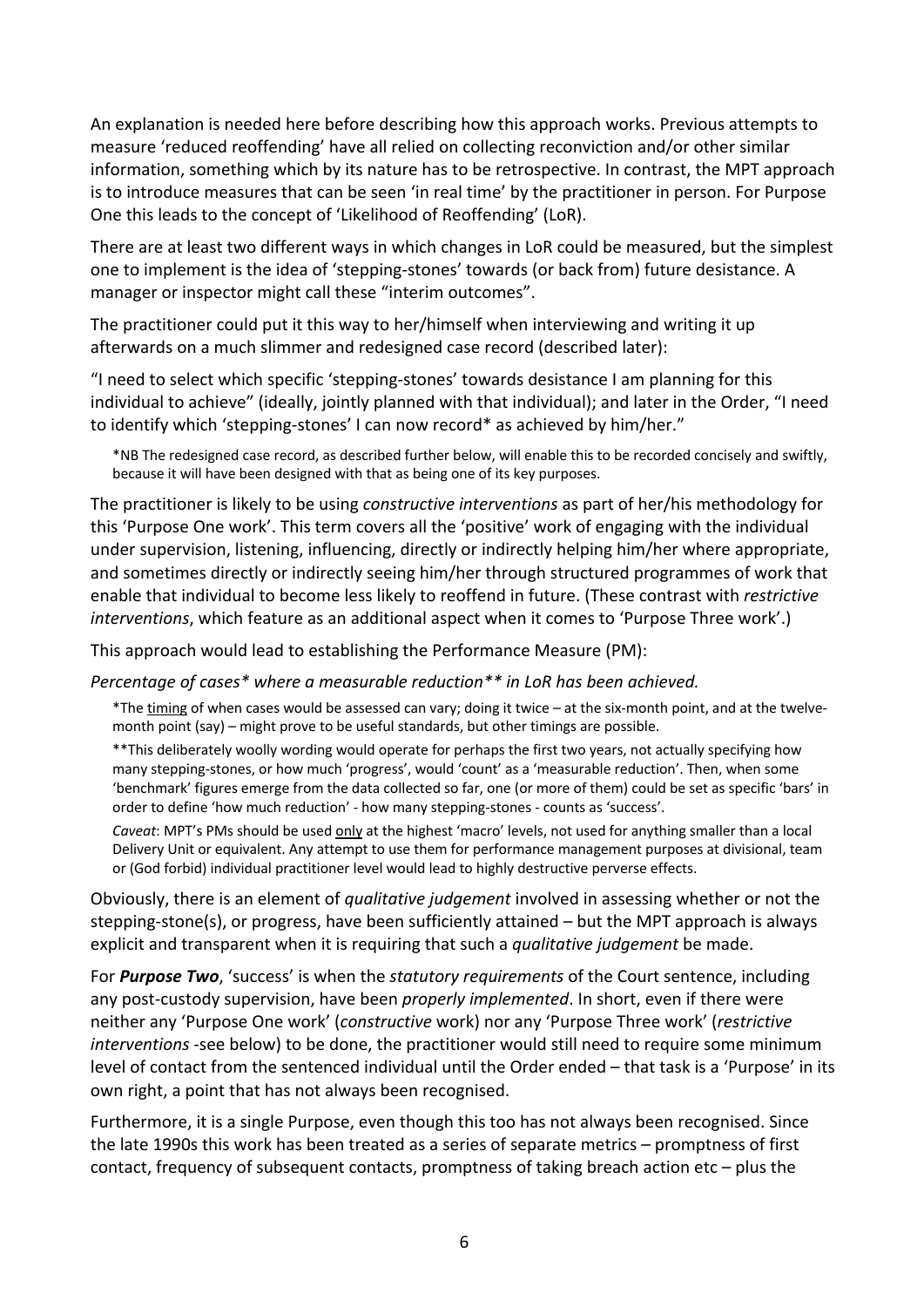entirely unhelpful metric of 'successful completions'. With MPT these metrics can be set aside, or at best treated as 'interesting information', and replaced with the single consolidated Performance Measure:

*Percentage of cases\* where the sentence (etc) has been properly implemented\*\*.*

\*The timing of when cases would be assessed can vary, as already described.

\*\*A formal definition of *sentence properly implemented* would be: Requiring at least a minimum level of contact from the individual under supervision, and EITHER achieving that level of contact OR taking the necessary enforcement actions if the contact requirements are not met.

*Caveat*: MPT's PMs should be used only at the highest 'macro' levels, not used for anything smaller than a Local Delivery Unit or equivalent. Any attempt to use them for performance management purposes at divisional, team or (God forbid) individual practitioner level would lead to highly destructive perverse effects.

The practitioner would regularly need to consider:

"I need to be able to show that I have given this individual *sufficient* instructions to report (and to meet any other statutory requirements), and, if he/she is failing in any of my instructions, I need to be able to show that I have taken *sufficient* enforcement actions."

These are familiar considerations for most practitioners already, and are complicated by the fact that sometimes there are either national or local 'rules' that specify what counts as the *sufficient* frequency of meetings and the minimum interval before taking breach action (for example). Where and when such 'rules' don't apply (no doubt such 'rules' will continue to come and go over time) it becomes a matter of *qualitative judgement* as to what counts as 'sufficient'. (Conventionally, if an officer didn't see an individual at least once a month, then it rather looked as if contact had been lost – few Courts would consider a case as being under active supervision if interviews were less frequent than monthly. Furthermore, monthly contact was also the minimum frequency acceptable under the Transforming Rehabilitation contracts.) To confirm, these considerations are not new.

This 'Purpose Two' sounds as if it's a simple Purpose to measure, but it's not straightforward at all, because of the succession of *qualitative judgements* it requires. But, in place of such judgements being hidden inside the detailed technical guidance supporting the plausible-looking metrics, with MPT the design of the CSR will instead make such judgements explicit and transparent. Once it is recognised that this task constitutes one single Purpose, it can be seen that, in principle, every case at every point during supervision will belong in just one of these four categories - either:

- **Not Properly Arranged** the officer hasn't arranged a *sufficient level of reporting* (and/or not arranged *sufficient compliance* with any additional statutory requirements), or
- **Individual Complied** the individual under supervision has *complied sufficiently* with the reporting and other requirements without the need for breach/recall action to be taken\*, or
- **Properly Enforced** breach/recall action was taken when it became *sufficiently necessary* for it to be taken, or
- **Not properly Enforced** breach/recall action was not taken when it became *sufficiently necessary* that it should be taken.

\*Where 'other remedial action' to promote compliance has been taken – e.g. 'chasing up' with letters/ calls/visits, short of formal breach/recall, and the individual then complies, this comes into this category.

Achieving either of the middle two categories counts as 'success', while falling into either of the other two categories does not.

In this definition, as elsewhere in MPT, the word *sufficient* signals – in an explicit and transparent way - that at least one *qualitative judgement* needs to be made so that an assessment can be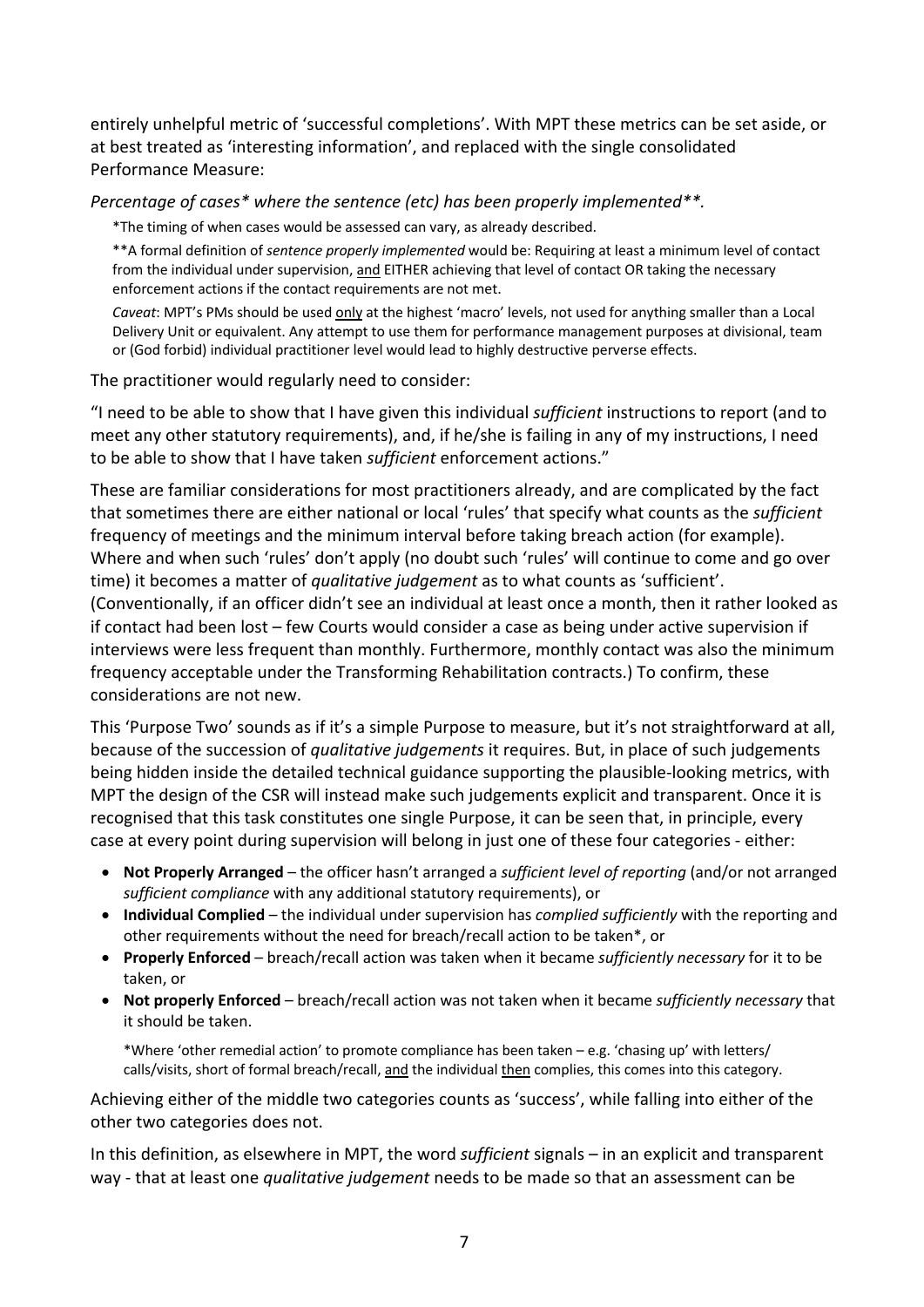decided. Here, and elsewhere, it signifies that trained practitioners should be regarded as responsible members of staff who are both capable and motivated to make the relevant *qualitative judgements* honestly. They will, in effect, be self-assessing their own work as they go along - and, of course, they will expect to be accountable for their decisions to managers and inspectors when their work is regularly sampled. However, with MPT, instead of working with unclear or even moving goalposts, practitioners will be much clearer about where they should be aiming their work.

The relevance and importance of this consideration becomes even more prominent as we come to *Purpose Three*, 'Containing' - *Risk of Harm to others (RoH)*

There are understandable reasons why many people fail to see that this work is in a separate category from Purpose One work. For a start, there will be a number of 'Low RoH' cases where this consideration hardly applies at all. And then, with the remaining majority of cases, it is true that often the two pieces of work really do overlap. For example, if a domestic violence offender undertakes a (good) domestic abuse prevention programme, and then if it's effective, it really will make that individual less likely to reoffend, thereby also making less likely the potential for Risk of Harm to others.

But as with all the Three Purposes, while they overlap they also, at the same time, are separate. This becomes apparent once one considers what the success criterion might be for this area of work. At first sight the obvious option seems to be '*reduction* of RoH', and indeed the HMPPS guidance for reviewing Serious Further Offence (SFO) cases has recently been including a question focusing on this point – but this is a bad mistake.

Let's look at this from the practitioner's perspective. Suppose she/he is supervising that DV offender, and has at last got him onto an excellent DV programme. But then that person commits an SFO. The fact that the DV programme might have been 'reducing' the man's LoR is no longer the most important point. What the media will want to know is 'Could this have been prevented?' This is not a fair question of course, though it can usually be steered towards the fairer question, 'Was Probation doing its job properly?' The formal reviews should then be determining this by seeking to decide: 'Was all *reasonable* action taken?'

Although the 'reasonable actions' might include some of the *constructive interventions*, such as the DV programme, nevertheless any review will always definitely include the question of whether any *restrictive interventions* should also have been taken. These include all the monitoring and other actions that are available to Probation staff – and to other related public service staff – to control or 'contain' the behaviour of an individual in the community in some way, and to restrict or 'contain' his/her opportunity to cause harm to others.

So with our DV case above, for example, the fact that he's started a DV programme, and his LoR and RoH might have theoretically been 'reduced', will count for little if he has had a new girlfriend for the last six months, and then seriously injured her – and she says that "no one told me about him". The media outrage will be that "She Should Have Been Warned", and – whatever anyone's personal views on this – that is now the nature of the expectations placed on the criminal justice system. Bearing that in mind, the only kind of 'success' that the practitioner can possibly attain with her/his cases with Purpose Three is to be able to demonstrate that she/he 'did their job properly', more specifically: to demonstrate that "*sufficient reasonable action* was taken to Contain and keep to a minimum that individual's Risk of Harm to others (RoH)". In this instance, the officer's *restrictive interventions* would have needed to include regular checking about any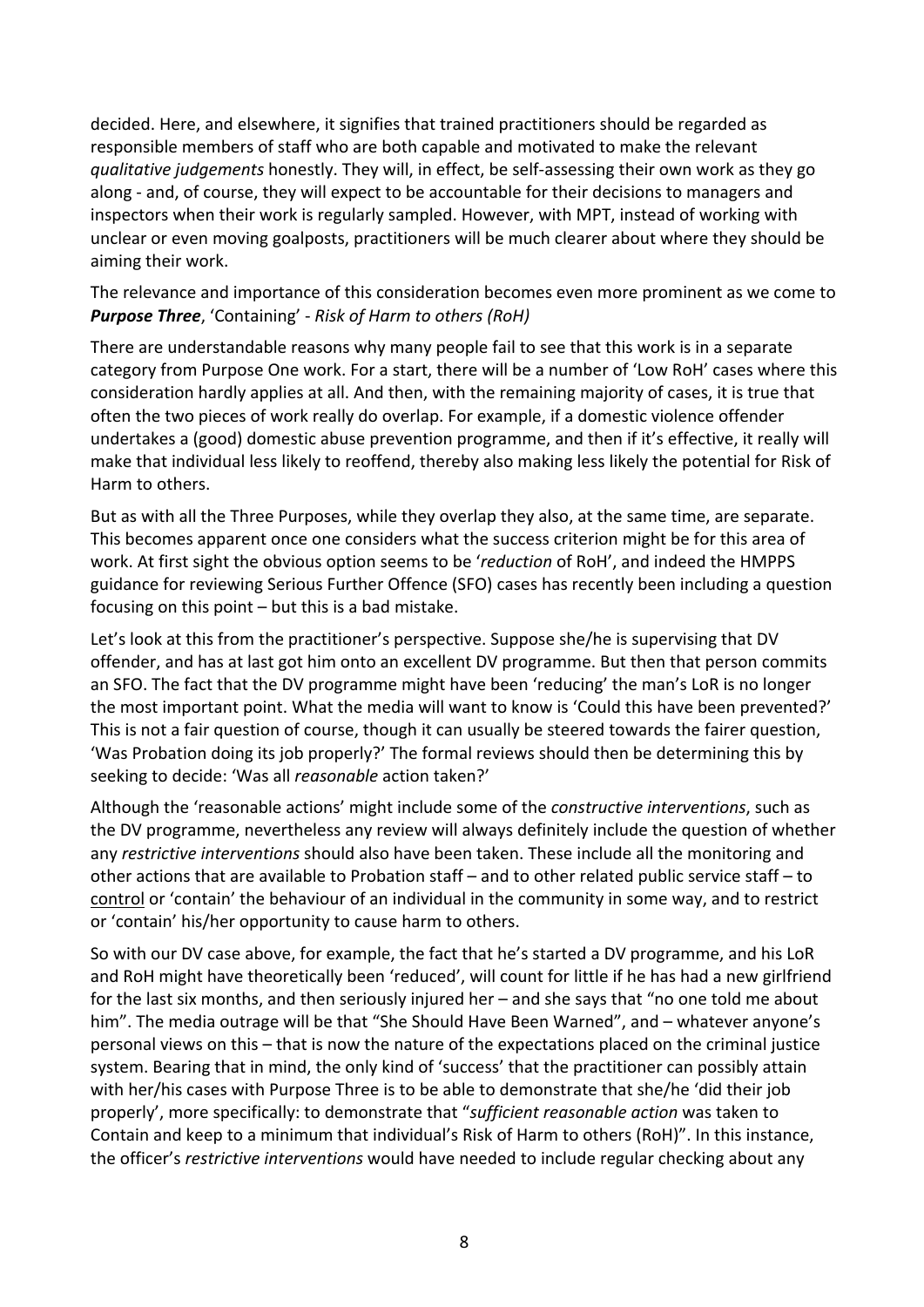new relationships the DV offender was starting, and taking action to ensure that the new girlfriend knew about the man's past. (It's not easy!)

So, from the practitioner's perspective, to achieve Purpose Three there is a need to consider which *restrictive interventions*, if any, should be applied (in addition to any *constructive interventions*). Sadly, the question for the practitioner to ask with each case is: "If this individual were to commit an SFO tomorrow, what would the SFO Review say I should have done? – and have I done that?"

In the long term, and as a parallel matter, there is an implication for future SFO Reviews here. While it is right that each of these SFO cases should be closely scrutinised, and all possible ways in which it could have been better managed should be considered (and most practitioners probably understand that principle), it does lead to the implication that for the supervising officer there is no such thing as 'success' at all, only 'degrees of failure' (sometimes shared with other agencies, of course). It is certainly a delicate problem: it would be unwise to go to an injured victim or a grieving relative with the apparent message, "Our operation was a success – we're sorry the patient died". But within the Probation world it would surely assist the practitioner in such a case if the Review were able to say clearly: "We've identified one or two ways in which this case could have been managed better, but overall we think that with this case *sufficient reasonable action* was taken to keep to a minimum this individual's RoH."

If, over time, a clearer and reasonably well understood consensus grew as to what counted as *sufficient reasonable action*, then each practitioner would be better equipped to make a selfassessed judgement, "Am I taking *sufficient* reasonable action…?" By recording that judgement on a developed version of the reformed case record (see below), it would in principle invite consultation with the line manager or with other staff "Am I being too hard – or too soft – on myself?"

The Performance Measure for Purpose Three that could apply on a developed version of the reformed case record could, one day in the future, therefore be:

*Percentage of cases\* where sufficient reasonable action is being taken to Contain - keep to a minimum - the offender's Risk of Harm to others.*

\*With the PM in this form, self-assessments would have to be complemented with bloc sampling exercises conducted by managers/specialists, in a pattern to be determined.

However, until such time as the 'SFO Review industry' has established more clearly where to draw the line of what counts as "sufficient reasonable action", it will probably be necessary to make use of the interim measure, as was used by HMI Probation at one time:

*Percentage of the RoH work that has sufficiently met the required quality\*\** 

\*\*Effectively, an assessment of the appropriateness and the implementation of any/all *restrictive interventions* needed and applied with one or more cases – i.e. "inputs". If they point towards "sufficient reasonable action" being taken, then they meet the required quality.

*Caveat*: MPT's PMs should be used only at the highest 'macro' levels, not with anything smaller than a Local Delivery Unit or equivalent. Any attempt to use them for performance management purposes at divisional, team or (God forbid) individual practitioner level would lead to highly destructive perverse effects – and especially so with this PM.

So Purpose Three is similar to the other two Purposes in that it depends on *qualitative judgements* about *sufficiency* in order to determine 'success', but it is different in that the judgements needed for Purpose Three are even trickier to manage than for the other two.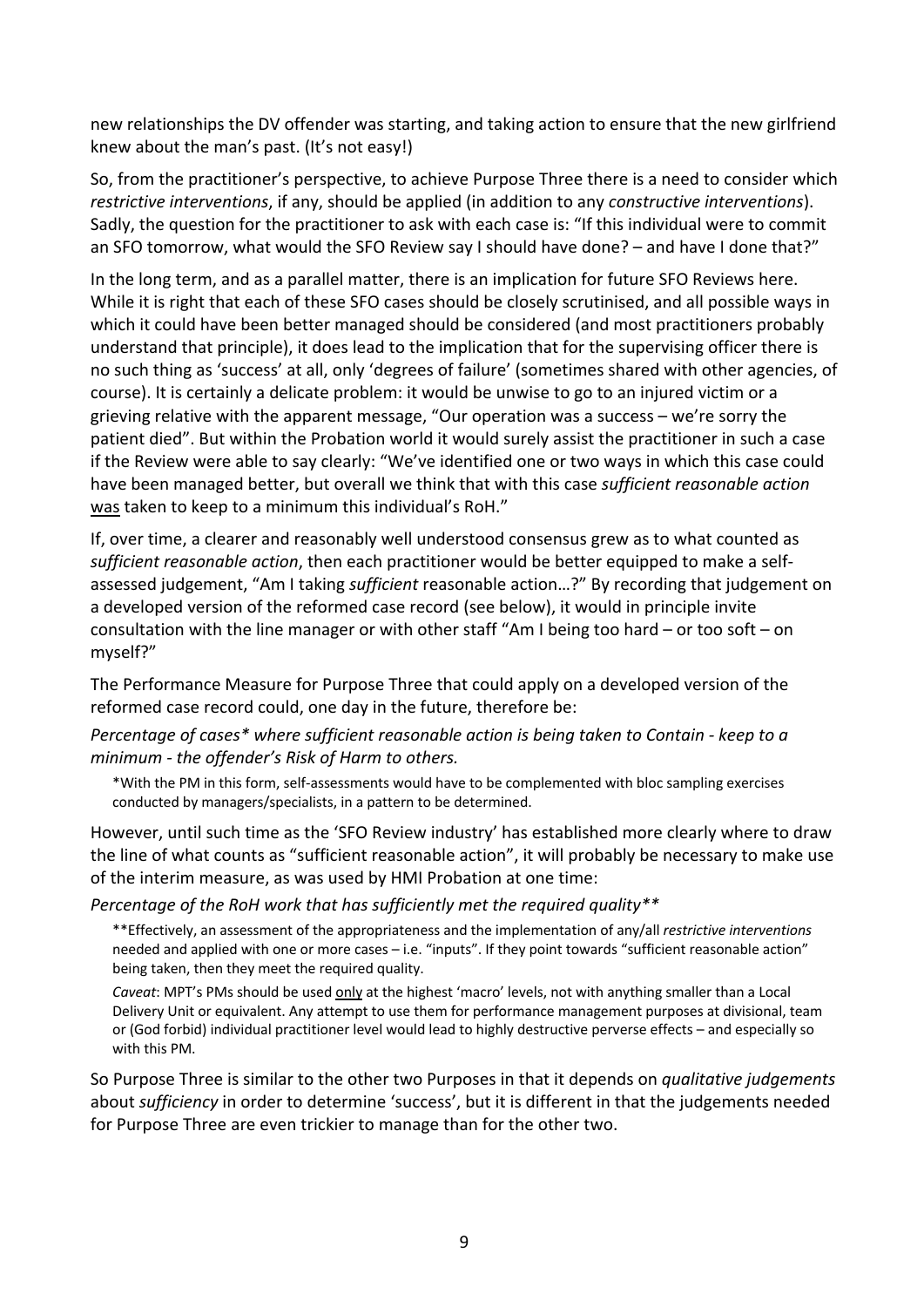

Note 1: It could be argued that Purposes Two and Three are not strictly necessary in order to help bring about the Long-term aim. But the reality is that these two Purposes are needed because various external 'stakeholders', and the wider public, simply expect them. When Probation is seen as failing with either of them it causes major reputational damage.

Note 2: There is a bigger distinction to be made between the Purposes. 'Success' in achieving Purposes Two and Three, as defined above, is a demonstration by the practitioner that she/he "has done their job properly". It is formally within the practitioner's control to be able to deliver these two objectives, which in some circles would be classified as 'output' objectives – nevertheless, as above, they are necessary. In contrast, it is for the individual under supervision to achieve Purpose One, which can therefore be classified as an 'outcome' objective. Since success is not in the direct control of the practitioner – she/he is trying to 'sell desistance', but has no final control over whether the other person will 'buy' desistance – it is essential that performance management is conducted in the correct way, as reiterated throughout MPT.

A challenging question: Is this really the best we can do? Aren't these definitions of success so 'woolly' as to be of no value to anyone?

Well, the point of MPT is that this really is the best we can do, because all the alternatives previously tried have been self-evidently worse in their effects. Top-down performance measurement has tended to mean that instead of 'measuring what we want', we've been 'measuring what we've already got', whether or not it's of any value. People have trawled all the systems for numerical data, either already available or which could be made available fairly readily, and then decided to use them as a 'near enough' substitute for a pertinent performance measure. Such 'proxy measures' are intended to be 'near enough' and therefore to represent a measure of the wider objective – but they don't. In practice they serve as replacements for the wider objective and introduce a perverse emphasis. This is not unique to Probation; major critiques have been written about the poor use of 'metrics' in many organisations, both public and commercial – but their application in Probation has been on the more egregious end of the scale.

MPT instead relies on practitioners being honest, and on becoming increasingly reliable, in the qualitative judgements they would need to be making every day – a point that is revisited further below. This is not as radical as it might sound, because for the current metrics they and their managers are already making these judgements now – for example, when they have to decide whether or not a 'failure to report' should be counted as Acceptable or Unacceptable. These judgements are concealed within the 'rules' behind the metrics they support so that those metrics can look deceptively 'objective'.

With MPT, the *qualitative judgements* - explicit and transparent – are used to define 'success' because, frankly, they just have to be. The job is about working with the past, present and planned-future behaviour of the huge variety of individual humans that come before the criminal Courts. As already noted, the practitioners succeed when they do the Right Thing with the Right Individual in the Right Way at the Right Time. It is hardly surprising that *qualitative judgements* are necessary when trying to decide how well that is being done (hence it has to be *practitionercentred*). And at least with MPT they can also be done in 'real time'.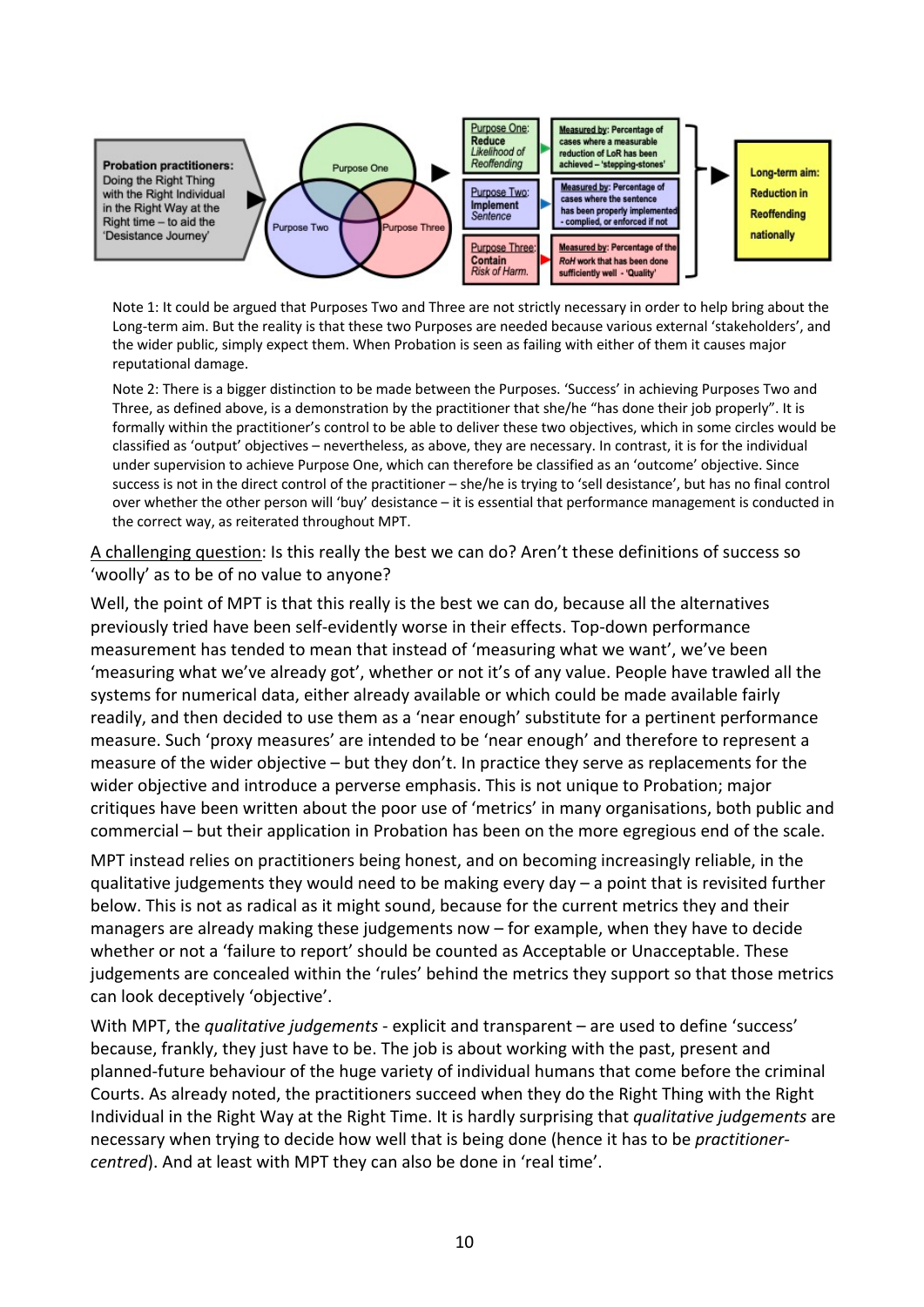### **Desire:**

MPT takes it as a given that the great majority of Probation practitioners are highly motivated - i.e. they *Desire* - to do a good job with the people under their supervision. Managers should feel that they can trust that that is the case, and act accordingly, except when they need to do something different with any individual members of staff whose behaviour suggests otherwise. Most practitioners will want to continue to develop their skills, and to be open to new learning from colleagues, researchers, managers, and inspectors. They will want to use that continuous development so that they can decide how best they should work with each of all their individual cases as the years go by.

But with MPT there are two 'qualifiers' to that practitioner discretion, which mean that MPT is not about returning to the world of that (probably mythical) recruiting poster from the 1960s: 'Become a Probation Officer and Do what you Like'.

The first qualifier is that The Three Purposes, and how they are Defined, have been set. For the practitioner, it means that there is no choice about the 'destination' – all the choice is in terms of devising and managing the 'journey'. Another way of wording it is to say that there is no discretion about What is to be achieved, but there is plenty of practitioner discretion about How it is carried out. If there are practitioners who instinctively baulk at working to someone else's definition of what they should be achieving, they can be invited to consider in what way the definitions described above conflict with their personal view of what the job's about. For senior managers at the other end of the Probation organisation, the merit of the defined Three Purposes is that they coherently explain what the public's money is paying for.

The second qualifier is the *quid pro quo* that exists in any organisation for people who are empowered to decide how they go about doing their own job: they are accountable to others for the decisions and actions they've taken. Managers and inspectors, and probably some others, will have access to the case records (as ever). Practitioners can continue to expect that they will be asked to explain the reasons for how they've done their work, and where a manager considers that an action (or inaction) actively contradicts the achievement of one of the Purposes they might even directly intervene – Purpose Three is the most likely area for when this might conceivably happen on occasion.

Overall, with these two qualifiers, MPT represents an approach where practitioners are trusted to use their initiative, imagination and continually developing skills and learning to their best with each case with the resources available to them. MPT does not consider that practitioners need to be "motivated" or "inspired" by their senior leaders – though this might possibly happen from time to time – since most practitioners came into this work actually wanting to do a good job from the day they started. This presumption of trust has to work both ways, of course – practitioners need to be able to trust that their managers are motivated to be trying to do the same thing – i.e. achieve the same Three Purposes.

But the MPT approach does mean that managers should always bear in mind how their decisions, actions and behaviours are likely to impact on that Desire by their staff to do their best. Obviously, sometimes unpopular decisions will have to be made, but if the right tone has been set in the organisation by the small informal as well as the large formal actions and behaviours of managers – i.e. it is *practitioner-centred* - they will grow a culture in the organisation where that Desire by practitioners will continue to flourish.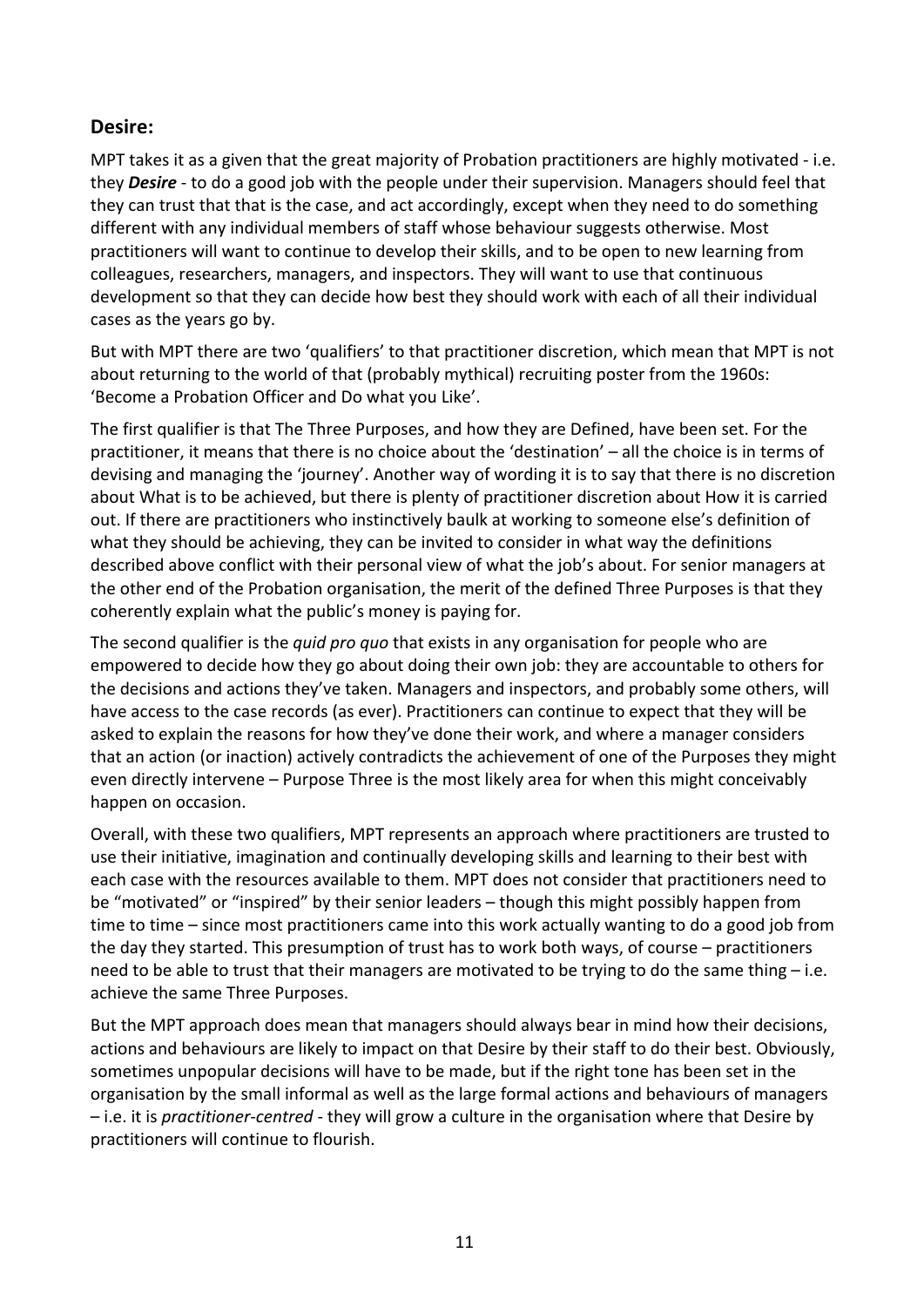## *Design – a future 'CSR':*

This component is not about *organisational* design. With MPT the organisational arrangements for Probation both nationally and locally are secondary issues, and so MPT is largely silent on that subject. Organisations that have sorted out their strategy properly will usually find that the right structure to support that strategy evolves to do so over time.

Instead, this component is about the Design of *how the day-to-day work gets done*. This has to be planned so that it directly supports, or is at least entirely consistent with, the focus on achieving the Three Purposes. Although this Design component potentially includes matters in addition to the case records system, the focus here below is specifically on case records, as this is the single most critical factor that needs a new Design.

MPT envisages the Design and introduction of a new slim system for case recording, which could be called the Current Sentence Record (CSR hereafter). It would be a completely new single system for recording the assessment(s), planning, contacts and reviewing for each instance of a period of statutory supervision. Since in recent years there has been an average of barely twenty minutes official useable work time per week per case in which to do all interviewing and writing up and other support work it seems entirely necessary for the CSR to be as slim and nimble as possible, while enabling the practitioner to record what is necessary and no more. So is it possible to Design and implement a CSR so that it would not act like a cumbersome dead weight hanging round the neck of every practitioner?

The art of getting the Design right is to bear in mind three things: the specific reason for which each particular data field is being included; to keep it 'lean' in that only the absolute minimum of fields are required for each specific reason: and to make sure that data only needs to be entered once (until there is a data change). Also, although it must of course meet the various collective needs of the organisation as a whole, it should be Designed from the viewpoint of the practitioner – *practitioner-centred* - and avoid 'requiring' excessive information overall.

Obviously, only the outline features of such a Current Sentence Record (CSR) can be outlined here. These features start with a preliminary point:

The practitioner would need, as a separate 'wing' or 'window', to switch into when needed, the core administrative information about the individual person concerned – date of birth, race and ethnic and other categories, current and previous addresses, list of previous convictions etc. This would be transferred – copied - and attached to each new CSR, only needing to be updated when the information changes. Being separate, it would not be part of the CSR itself. Older Probation staff will remember a white paper sheet called a Part A, that served a similar function in the last paper record system - although even the later version of that form started requiring excessive information. So for the time being, for ease of reference, this 'wing' attached to the CSR can be called the 'Part A window'.

The CSR itself would therefore only have mandatory data fields itself for one of two specific reasons: 1) those needed for some corporate planning purposes, and 2) those needed to record plans-for-achieving, and - later on - to record-the-achievement-of, the Three Purposes. Almost everything else would be one single free text 'running record', though with text prompts that could be called upon if required by the officer.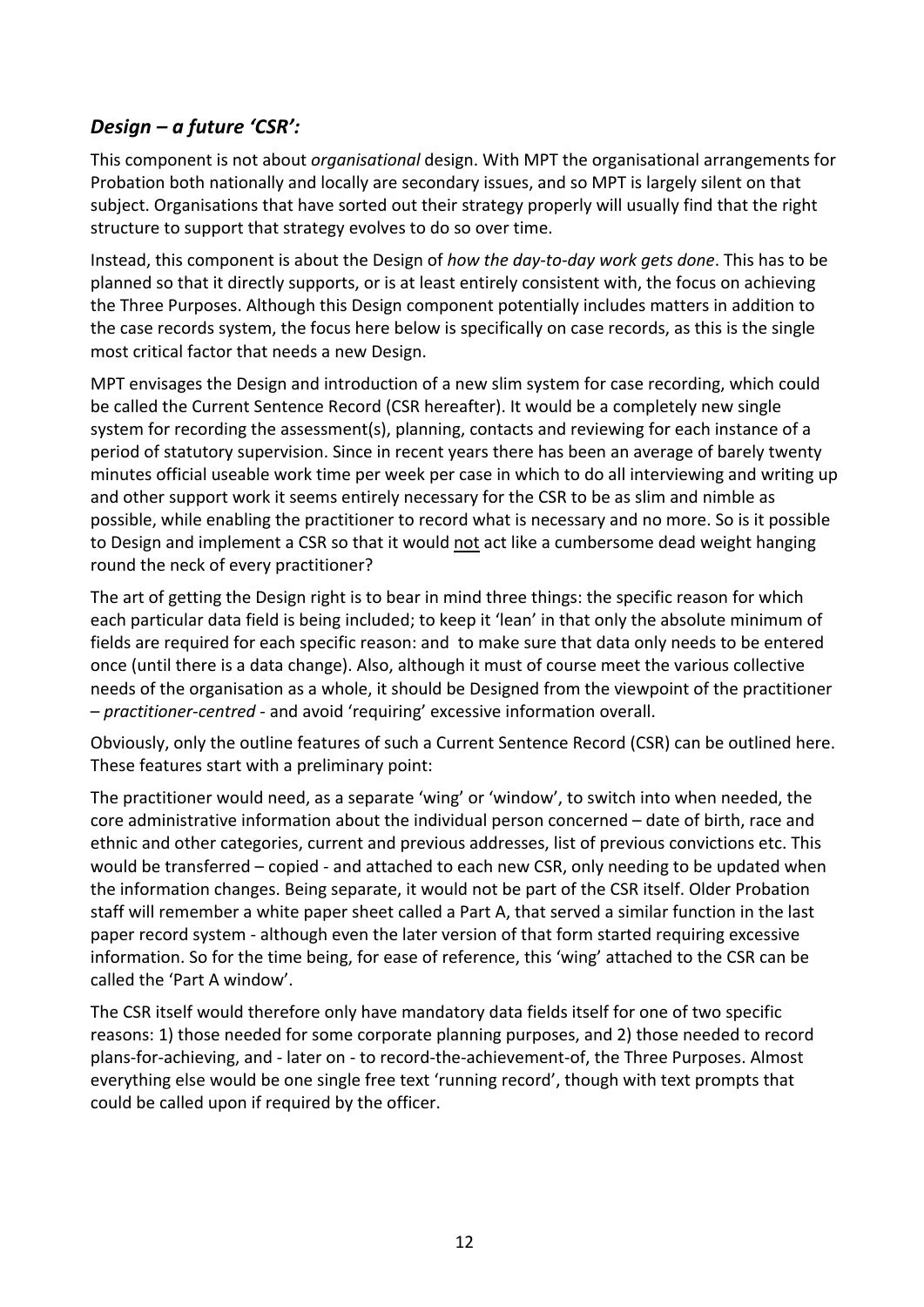1) The practitioner would therefore need to complete some standardised data fields to enable the organisation to keep track of the shape of its case numbers as a whole. Broadly:

- Category of RoH (preferred) or RoSH, if we must
- Level of LoR (preferred) at start of sentence, ideally replacing Risk of Reconviction
- Identifying from the 'standard list' of criminogenic factors just the headings which ones are currently relevant to this specific individual at start of sentence (NB Two free text fields would be available for adding i) a 'non-standard' factor, and ii) any headline strengths that the individual has that would be useful to refer to later. Neither of these last two fields would or could become part of the organisation's corporate planning database.)
- One further field for entering contact details of any other agencies or individuals involved in the case – necessary so that it can be readily found by any new reader. Alternatively, this field could be in the Part A window.

*Caveat:* Designers of the CSR should be very wary indeed of adding more mandatory fields for this purpose. Most possible options for more mandatory fields sound a good idea at the planning stage, but then prove to be counter-productive in reality. Many produce lots of extra work for practitioners, but prove to be of little more practical value later other than – at best - being 'quite interesting'.

2) The practitioner will need – and hopefully will actually want – to complete and periodically update these further special fields for performance planning and management purposes:

- For Purpose One: To identify any 'stepping-stones' that the practitioner plans for the individual to achieve during supervision to reduce his/her LoR (a current 'standard list' of these would be available in a 'developed' CSR, though again an alternative could be cited using free text). There are various possible ways this could be done. In a developed version of the CSR many of the 'mostused' stepping stones could be given a three-digit code (say), enabling swift data entry on the CSR, but this need not exclude officers from describing a 'non-standard' stepping-stone, though they should be prepared to be accountable for why they chose it as something that would advance the desistance achieved by that individual.
- Later on, for Purpose One: To identify any of the stepping-stones that have been achieved by the individual during the course of supervision, whether deliberately planned for or not. If achieved, it is these that indicate a degree of *reduced likelihood of reoffending (LoR*). (In some cases, of course, the person under supervision may disappointingly move 'backwards' on the desistance journey – there has to be honesty about when this happens too.)
- For Purpose Two: To specify dates of appointments arranged with the individual, appointments kept by the individual, and any dates of any chasing up actions and/or formal action for breach being taken. The CSR would then be able to produce summary reports indicating progress towards achieving Purpose Two.
- For Purpose Three: To identify whether or not this is a case that requires any *restrictive interventions* to be considered for additional action (for the future, this should be the definition for a case being categorised as anything higher than 'Low RoH') *Caveats:* Designers of the CSR will be exhorted by enthusiastic and anxious managers to retain many of the well-meant mandatory fields in OASys and nDelius that require practitioners to complete text boxes under various important-sounding headings. But the purposes these serve can be achieved by other means. As for the topic of compliance and breach, this too can be monitored in a 'smarter' way that is less burdensome than now to practitioners and their frontline managers. However, to Design it well will require some careful

Overall, the amount of text that is required to be typed into mandatory boxes would be radically reduced, a point mentioned again in the *Resourcing transparency* section further below. The idea is that key data, as above, will be few in number and short in format to enter. All the remaining record will be typed text on one single 'running record', and will include only what the practitioner

attention to detail in the planning process.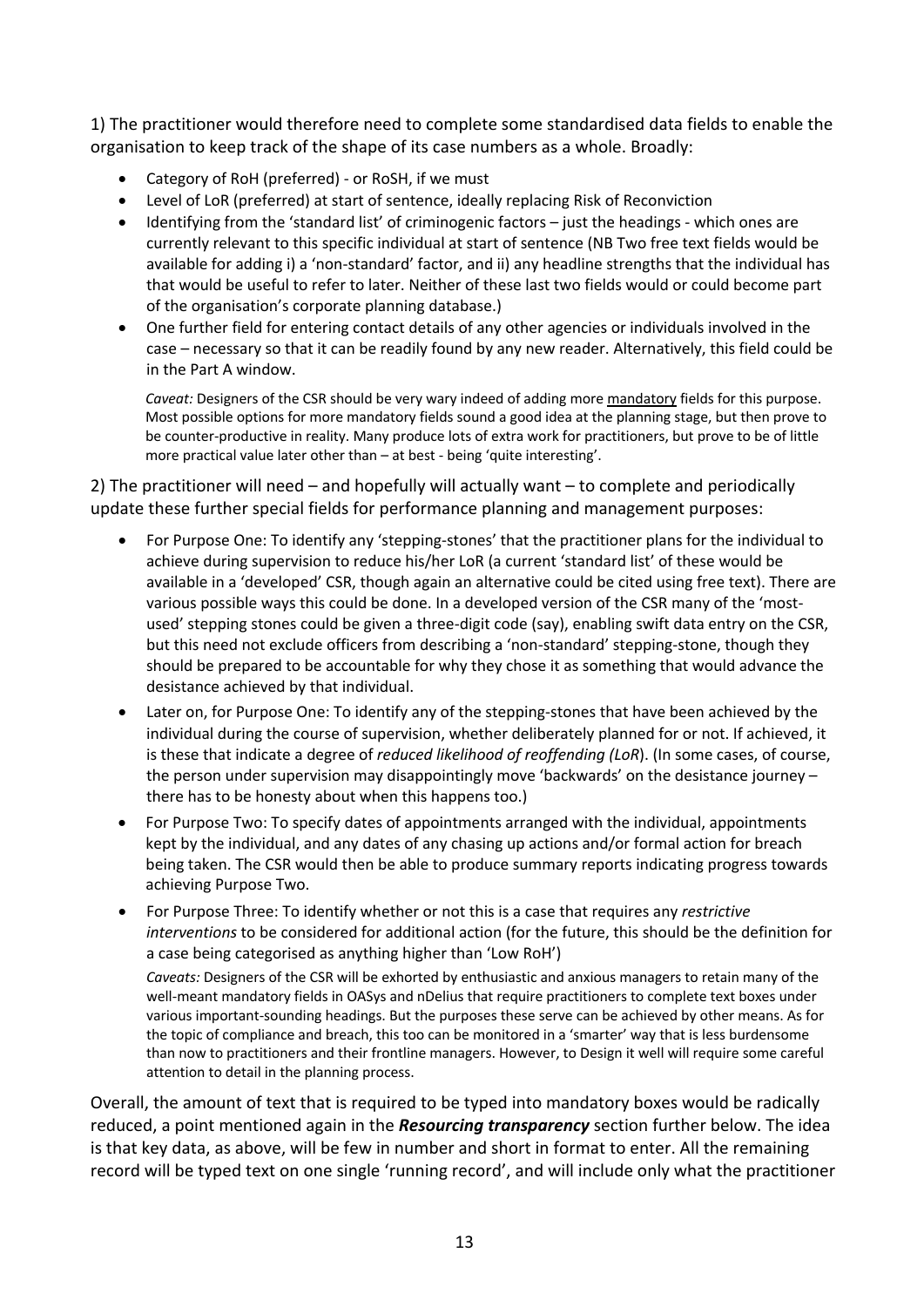decides is needed in order to manage the case. One imagines that, as now, that might be almost minimal for some Low RoH cases, but quite a lot for higher RoH cases. More significantly, the practitioner will be able to see for herself/himself, at the very point of entering data on the CSR, what stepping-stones or progress – if any – have been achieved to date by the person under supervision. And there won't need to be a separate data entry to be made on a separate system.

The free text entries would automatically be dated by date of entry, since the dates of appointments would be in the relevant dedicated fields. The typed texts of assessments, plans and reviews would also be in the running record, but the detailed content of such text would not be prescribed by management, since the *outcomes* of those plans and reviews (the *outcomes* would be required) would be found in their relevant dedicated fields. Such typed assessments and plans could perhaps be in a different coloured print so that they could be easily located. If a plan for supervision is jointly planned with the person under supervision – which is always desirable - this will be recorded just the once, as a part of the record of that interview. It won't need to be repeated in a separate mandatory box for written assessments somewhere else.

Essentially, with MPT, practitioners would have maximum discretion about what to include and what not to include in the text they write. This may seem a frightening prospect for managers and inspectors who worry about what might be being 'missed out', and it would no longer be possible to make aggregated judgements about the 'quality of written assessments' etc since standardised content would no longer be required. But, since 'writing a quality assessment' is not one of the Three Purposes, such judgements are not needed anyway as a 'performance measure'. Quality of assessments and plans becomes instead – as it once was - a topic for practitioner development through discussion with line manager or other colleagues.

However, 'guidance' could be available – and it might be useful to include this within the CSR, perhaps as text that appears if one 'clicks' or 'hovers the cursor over' a particular icon representing 'points to remember considering'. But it is the responsible practitioner who makes the decision about what to include and what not – and one of the factors affecting this will be immediate time pressures – again, see *Resourcing transparency*.

The general 'rule' for practitioners to consider when deciding how much text to put on the CSR at any one time should be Do As You Would Be Done By: Ask yourself, "If this were a case belonging to one of my colleagues, and I was either now inheriting it – or possibly covering for her/his temporary absence – what is the key information that I would want to know straight away about this particular case, to help me take the right decision/action in my colleague's absence?"

So, of course, many 'Low RoH' cases could be recorded with a minimum of text; some of the higher RoH cases will need a lot of text. Often in such high RoH cases the situation, and the officer's assessment of the situation, changes almost every week, and the distinction between doing a formal assessment and review, and doing a running record, often becomes frankly unnecessary – with MPT this would all be on the same running record anyway. It should be possible to highlight or colour any key text that the officer would want any reader to find quickly, such as the nature of the person's RoH, and the *restrictive interventions* being undertaken to manage that RoH.

With MPT, in a developed version of the CSR, this means that there could be one further 'field' – a checkbox - that a practitioner might need to complete each time they make an entry on the running record: "I certify that I think I am taking *sufficient* reasonable action to Contain - keep to a minimum - this person's Risk of Harm to others". (NB This is NOT about offering some 'false assurance' that the individual under supervision won't commit an SFO – it's about the actions the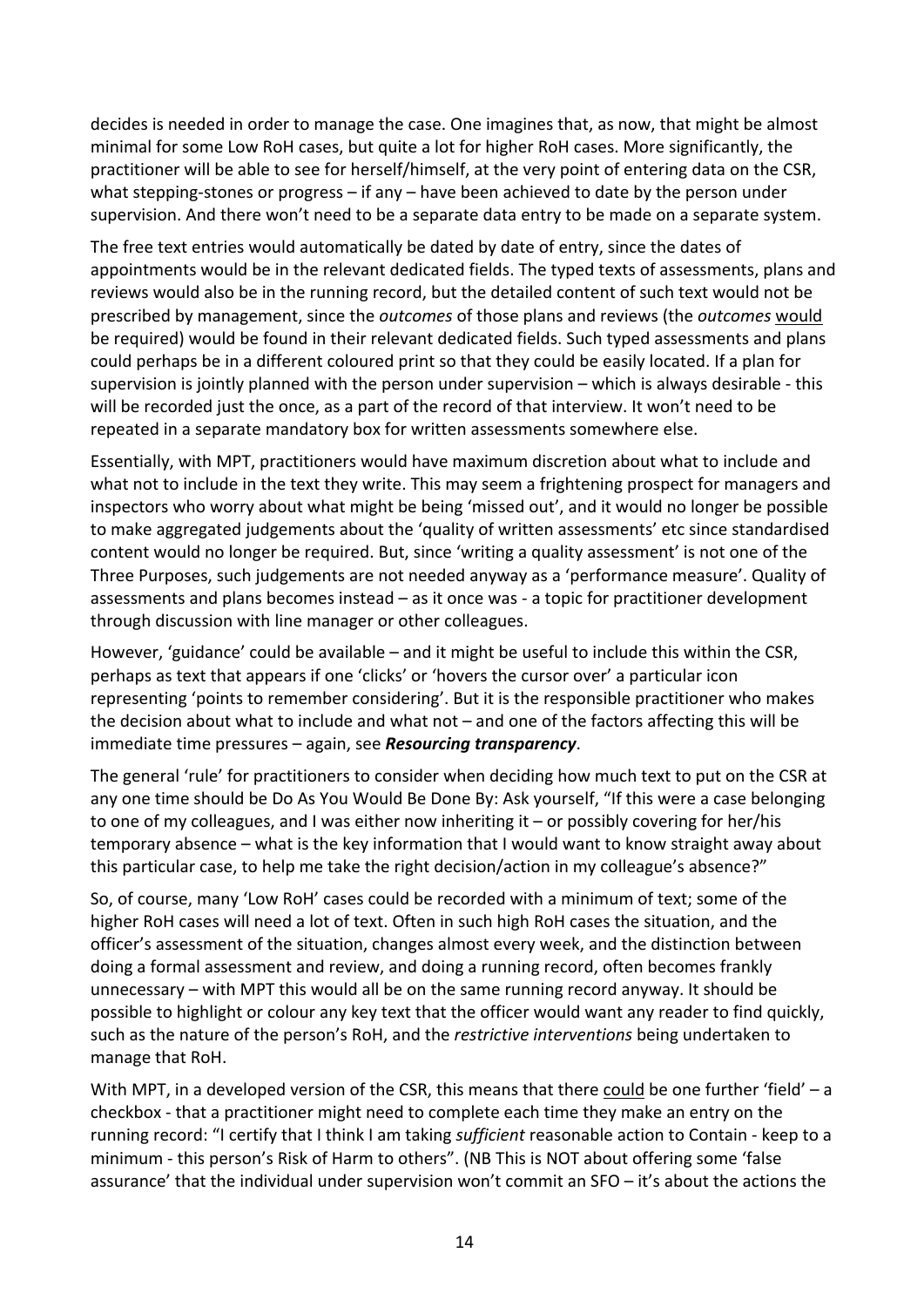practitioner has taken.) This is not a problem-free option, because 'routine self-certification' can sometimes lead to degenerating quality. But it would focus everyone's attention on the definition of success for RoH work, and encourage regular debate as to what constitutes sufficient reasonable action – and it would be done as a 'skill development' matter, rather than as a 'performance' matter.

And, of course, since practitioners will always be accountable for the decisions they've made, their records will be seen periodically by managers and inspectors. Practitioners might even invite comment from their manager in 'difficult to decide' instances. There is an opportunity here to turn 'management oversight' from being a 'checking everything' task into one of 'negotiated responsibility' – i.e. responsibility for the actions and decisions taken remains with the practitioner, until either the practitioner asks for this to be jointly with the manager, or alternatively the manager sees a need to 'take over' responsibility.

More generally, it can be seen from this that MPT envisages a very different style of management of Probation case supervision from the 'megaphone' style that many practitioners feel that they have experienced in recent years. This theme is revisited later on in this account.

Meanwhile, to summarise MPT's version of *practitioner-centred management* as it applies here: Practitioners should be trusted to choose what they write on the CSR, instead of having to compose text for a series of mandatory boxes. Officers often experience the latter as being like having to jump a series of hurdles where this is not necessarily relevant to the particular case. The mandatory boxes and the other specifications – e.g. to demonstrate sound diversity practice – have been introduced for well-meaning reasons, but in practice they are largely more of a problem than a benefit. The bold, and most effective, solution is to make the CSR a tool - not an obstacle course.

A note on developing the CSR: A cautious, but perhaps wise, approach to Designing and implementing the CSR, could be to plan for having an 'initial' version to be rolled out first, followed by a 'developed' version at a later stage, finalised in the light of practical experience to date. The crucial thing would be to ensure that the initial version was designed with the capacity for the future developed version already designed in. For example, For Purpose One a full list of 'commonly-used' stepping-stones might not be ready for use, or not yet tested, when the CSR is first implemented. In its initial version it might be working with a provisional list, or even simply on the concept of 'progress made'.

Returning to the general point here, it can be seen that the *Design* component is to a large extent about Designing the new CSR, but in the context of a *practitioner-centred* approach it also has farreaching effects with its potential for *Design* of the wider 'work process' as a whole.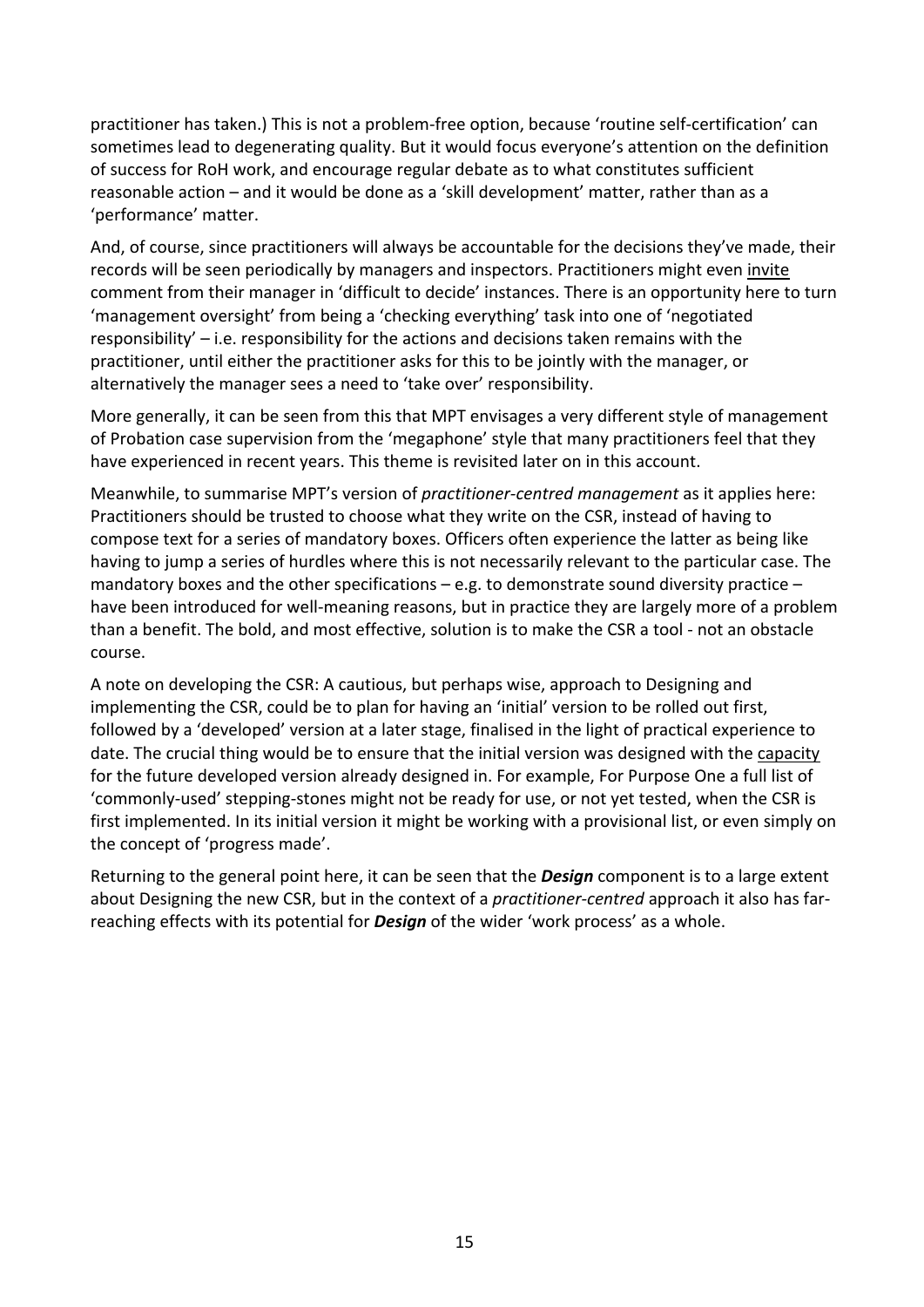## **Deploy:**

Previously this *component* has been labelled either "Tools" or "Equip", and the only reason to change it to Deploy is to provide some verbal symmetry. And it is no more than a statement of the obvious: Practitioners need to be provided with the tangible equipment necessary to carry out their work as already described. MPT doesn't need to list these tools, which will evolve over time anyway, but this includes the mobile phones, laptops etc to run the new software, as well as suitable office locations, equipment and facilities. This shouldn't need saying, yet the occasions still continue where provision has been poor.

Perhaps this is the component where the need to consider the matter from the viewpoint of the practitioner – being *practitioner-centred* - should be most obvious.

*Integration:* This also illustrates the point that MPT cannot be adopted piecemeal – the first four components are mutually dependent, and to 'miss out' on one component would mean that the whole strategy would fail. They have to be adopted as a single integrated strategy.

| <b>Define</b> | <b>Desire</b> | <b>Define</b><br><b>Desire</b><br><b>Integrated</b> |
|---------------|---------------|-----------------------------------------------------|
| <b>Design</b> | <b>Deploy</b> | <b>Design</b><br><b>Deploy</b>                      |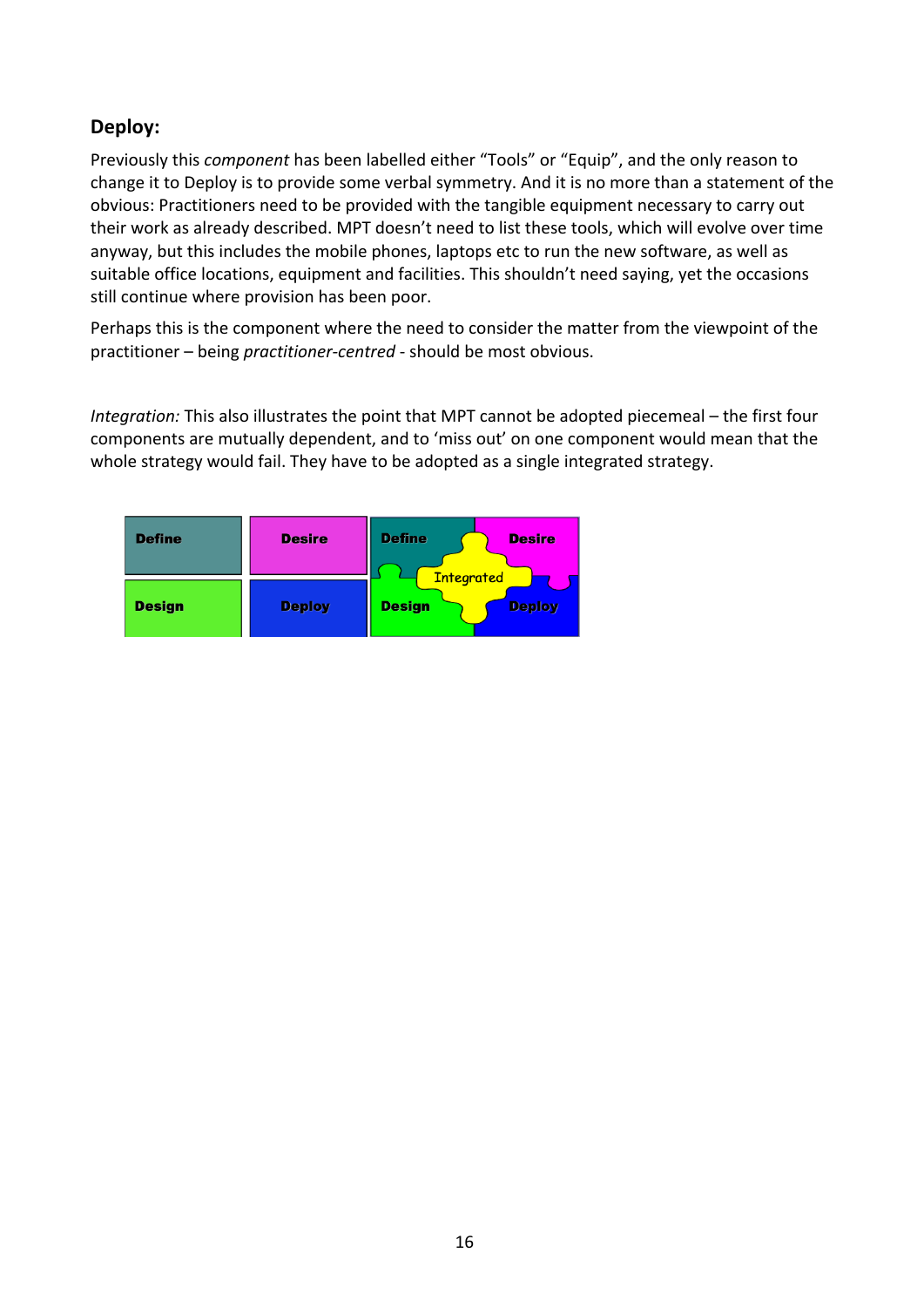## **Resourcing transparency – and each practitioner's difficult decision**

The matter of *Resourcing transparency*, the fifth key component of MPT, could possibly be seen as a stand-alone topic, as it could be introduced with or without the first four elements – though that is debatable, since implementing the *Design* component would help considerably. In any case it's an approach that may be particularly controversial for some practitioners.

Being a practitioner who is empowered to make most of the decisions about how the work is conducted (in order to achieve the Three Purposes) is both a privilege and a burden. And deciding how to allocate one's time on the allocated work is itself also both a privilege and a burden. Although MPT focuses this *component* on the individual practitioner's viewing position again, it poses a very different question for her/him: "This is the quantity of work that has been allocated to me, and these are the officially-paid-for hours that I have available – how do I plan to allocate my working time accordingly?" (Of course, this also often leaves the practitioner additionally thinking, "…and how do I feel about that?")

Workloads have always been a tricky subject in Probation. In the early 1970s there were still experienced POs around who would recount having once had a caseload of 120 "as a student, which I managed on my bicycle." In the early 2000s, some Youth Offending Team workers complained to Inspectors that they felt overworked with a caseload of 12. In the 2010s it has not been unusual for Probation practitioners to be reporting case numbers each of 70 or more. The obvious point is that the number of cases is much less important 'as a number' than what everyone expects to be done with one's allocation of cases both separately and collectively.

Historically, this remained very much a matter for the individual conscience of the individual practitioner until a more active approach to managing Probation work started to grow. Unfortunately, the strand of management that sought to measure quantity of work often operated separately from the strand that sought to measure quality of work. And when attempts were occasionally made to bring them together, and it was found that the numbers didn't seem to 'fit', the response was often to 'move on', leaving the matter hanging rather than with any attempted resolution. This was understandable, because – candidly – a formulaic 'top-down' solution simply isn't going to work.

In Probation, not only is every case different, but so is every caseload – as is of course every practitioner. (An additional consideration, which is rarely discussed openly, and which is mentioned here now, but not again, is that some practitioners are able to do their work much faster than their colleagues.) Any prescribed formula for weighting cases and workloads will in real life still lead to very inequitable workloads because of the variety of individual 'messy reality' circumstances that will continually arise with each case. It must by necessity remain ultimately with the practitioner to plan their own working time for the work they've been given. However, it should be possible for Probation management to give practitioners more room for manoeuvre when they are deciding that than has recently been the case. In reality, they can rarely do that by simply reducing numbers of cases, but they can certainly adjust expectations.

In recent years, the demands of OASys, and of other recording requirements, have been the source of some of the greatest despair of some practitioners as they try to work out how to manage perhaps more than 70 cases at a time. The nDelius case record, with OASys included within it, must often feel more like an obstacle course than a helpful tool. It's an obvious example of where expectations have remained – at least officially – rigidly high, and thereby removed one option for the practitioner in their need to manage their own working hours.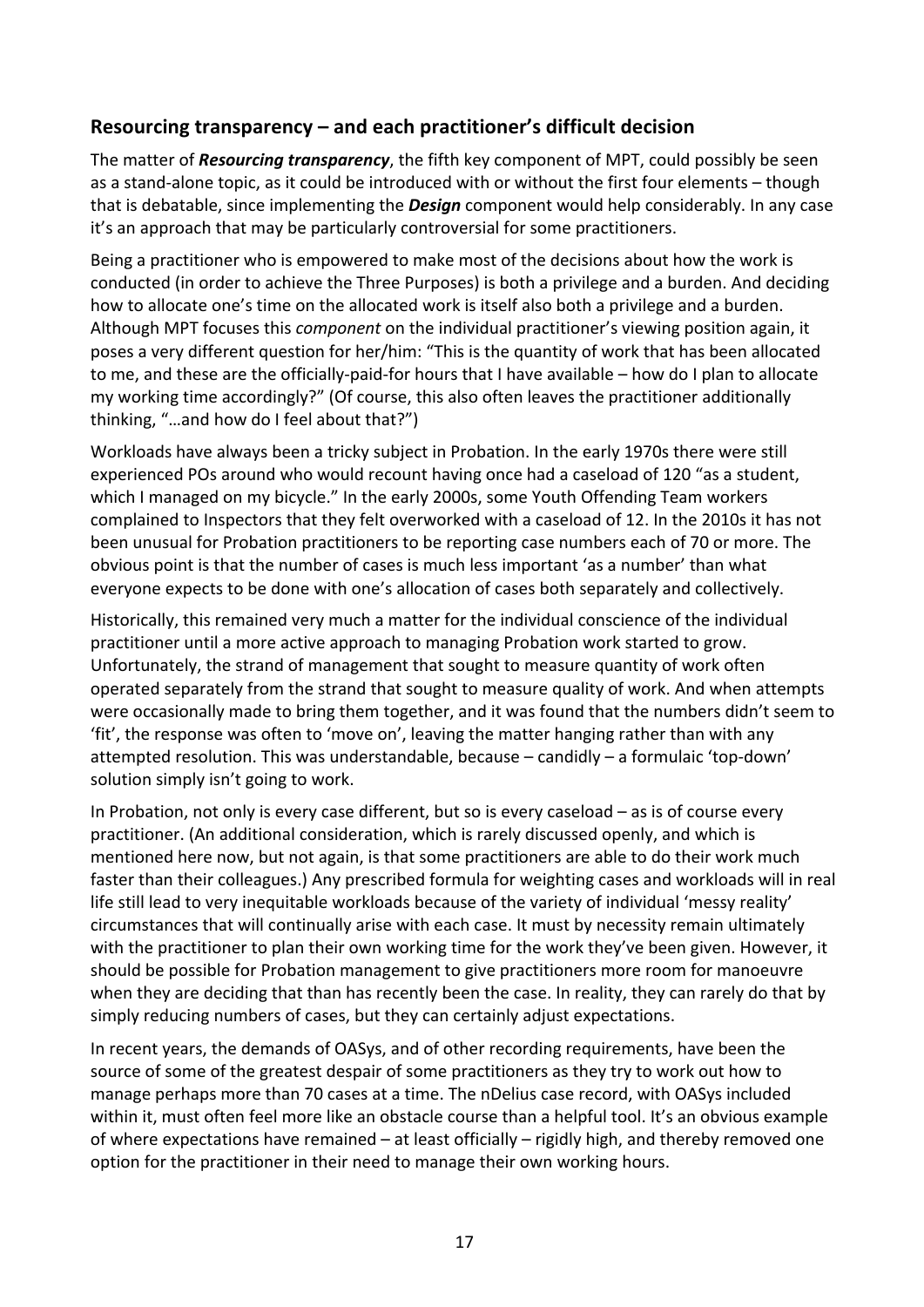On the particular point of *Design* of the case record, MPT has a contribution to make. The much simpler and outcome-focused format for the envisaged CSR would radically reduce the inflexible demands currently demanded because of OASys and formal initial assessments. In addition, there are often also wider 'everyday' opportunities available to managers that can help give practitioners the room for manoeuvre they need to manage their workload.

However, the main point of this is that – nevertheless – the responsibility of deciding how to manage the allocation of working hours to workload remains with the practitioner. As ever, she/he is accountable for those decisions of course, so a decision to take no action in response to an incident or new information with a high RoH case (for example) would continue to be a decision that was hard to defend.

In the post-2020 Probation world, although the circumstances are once again new, this specific problem for the practitioner is in essence not new at all: how to allocate work time to workload. For an officer with case numbers of perhaps 70 or more, there is a sobering calculation to be made: 140 hours in a four-week period; deduct 15-20% of that for 'non-case' work, and you've barely 95-100 mins per four-week period per case, *on average*, to 'spend'. (Yes, time-per-case here means all the time spent on that case – writing-up, phoning and chasing as well as interviewing.) Undoubtedly, the practitioner will choose to allocate more time to certain cases – probably the higher RoH ones, and often the newer ones too – while some others might only be seen briefly once a month. The principle of that is not new.

The MPT approach adds a dimension to that which ought to be helpful. With each case, the focused question for the practitioner to be asking is "Am I doing all I reasonably can to achieve each of the Three Purposes with this individual?" Practitioners, managers and inspectors all need to recognise that the answer needs to pass a test of *sufficiency*, not one of perfection. And *sufficiency* may be different when case numbers are 70 rather than 40 (or 12!).

With a reformed CSR, and with an MPT way of thinking, a manager's expectation of what a practitioner might achieve with the current 'average time available per case' will be less impossible than it has been in recent years, and more *'difficult but at least possible'*.

Inspectors should continue to take care to ensure that expectations of 'quality' consist not of counsels of perfection, but simply that they should be *sufficient* for the needs of each particular case.

For practitioners, some have perfectly valid reasons for working strictly to contracted hours, while others have their own personal reasons for preferring to work extra hours to do their job to their own satisfaction. Either approach is fine with an MPT approach, and both should be accommodated by their managers – and in a fair way – with the minimum of fuss and formalised scrutiny. Only if evidence emerges of some doubts about how well the officer is working should managers start to take a more 'interventionist' role.

Caveat: The whole MPT approach does require a particular kind of mindset by all involved in it, of course, but it's hardly groundbreaking. It requires an approach to 'people management' that is enabling, rather than oppressive. MPT's version of *practitioner-centred management* is an essential element – this was implied in the *Desire* component.

To reiterate, this approach specifically applies to probation case supervision. More can be said, on another occasion, about appropriate ways of giving broad (not precise) measures of such case numbers for high-level management purposes, using a version of the 'Aborption' method.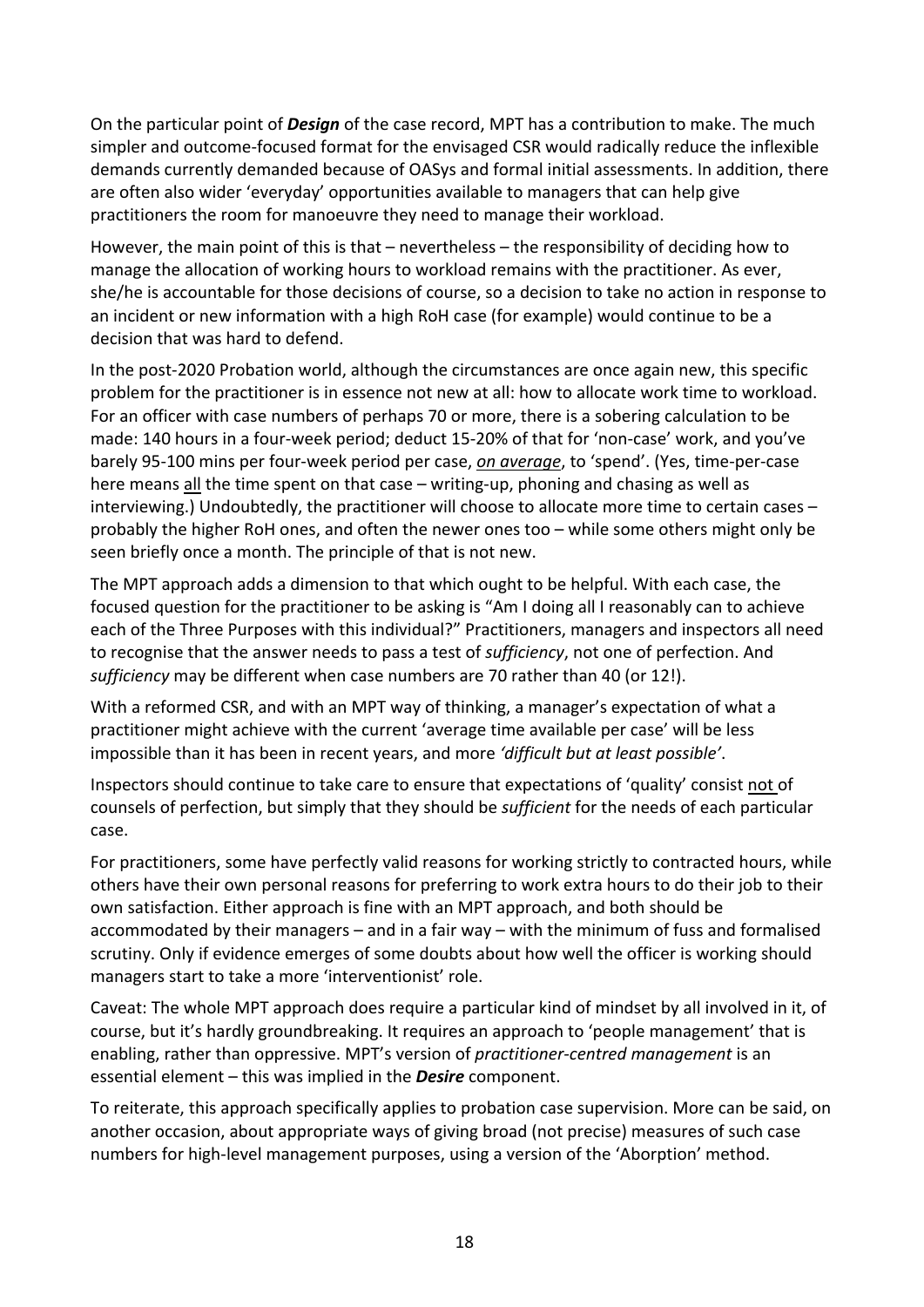#### **What about Diversity? Ethics? Engagement? Restorative Justice & Victims? & (etc)**

MPT is largely silent about these and the many other considerations frequently aired in debates about Probation, not because they're not important, but because they belong in a different category. It's the difference between a Purpose and a parameter. Both things are important, but they need to be managed in different ways.

Parameters can be seen as all the various lines that public service staff should stay within – an ethical framework one might say. None of the parameters are exclusive to Probation, although some have a particular application in Probation work. For example, the reason the public purse pays for having specifically a Probation Service is not so that it can 'do good Diversity practice' – good Diversity practice is now expected of all public services. Equally, all public services are expected to behave ethically (some do better than others in practice of course). Health and Safety standards should be adhered to as well, for that matter. In that sense, these are all examples of 'lines that public service staff are expected to stay within' as they do their work – parameters in other words.

Furthermore, in addition to parameters are skills. Probation practice does indeed need to be done skilfully, and, for example, 'Engagement' (as now renamed) is a skill where attention to it has perhaps been neglected in recent years. This and other 'social work skills' are important elements in Probation practice, but they are inputs not outcomes.

Finally, there are various specific practices, such as Restorative Justice, which have an important contribution to make. RJ is a wide topic in itself, and is a practice that is to be encouraged in many specific contexts. However, it would be a mistake to treat all these matters as subjects for carrying out formalised performance management in every Probation case.

It is highly understandable that enthusiastic managers and inspectors – and often practitioners themselves, if offered the chance to review case files outside their own immediate team – start to identify longer and longer lists of "things they would like to see in a case file" in order to identify good quality practice. But, though well-intentioned, this is a trap. It leads to lengthier case inspection forms, and increased 'compulsory boxes' on case recording systems, and more of an obstacle course for future practitioners. It should not be necessary, as a matter of routine, for practitioners to demonstrate in every case record that they have behaved ethically, demonstrated sensitivity to Diversity issues and listened to the person under supervision. The amount of 'routine form-filling' in the case record should be kept to a minimum.

To take the specific instance of Diversity practice: To be required with every single case to compose text at every assessment and review that complies with a series of specifications is not anyhow a particularly effective way of demonstrating good practice, as evidence of 'performance'. In contrast, it is certainly useful to conduct such exercises on specific occasions, as a matter of local arrangement, for discussion with a manager or other colleague – that is an example of doing so for developmental purposes. 'Performance' in Diversity is best demonstrated at a macro level, where the question of 'Disproportionality' can be explored, as was done with the Lammy review, and in recent MoJ reports. There are technical issues to be got right – ensuring that with every comparison one has been comparing like with like – but it has been demonstrated in the past how this can be done. Long before the Lammy review there were other works, such as the Probation Inspectorate's 'Aggregate Findings' report of March 2011, which included an analysis exploring Diversity disproportionality in the macro-sample of cases explored to date in the then current inspection programme. The way forward for measuring 'Diversity performance' will be to examine large cohorts of records from the future CSR, to check for proportionality of outcomes. This will be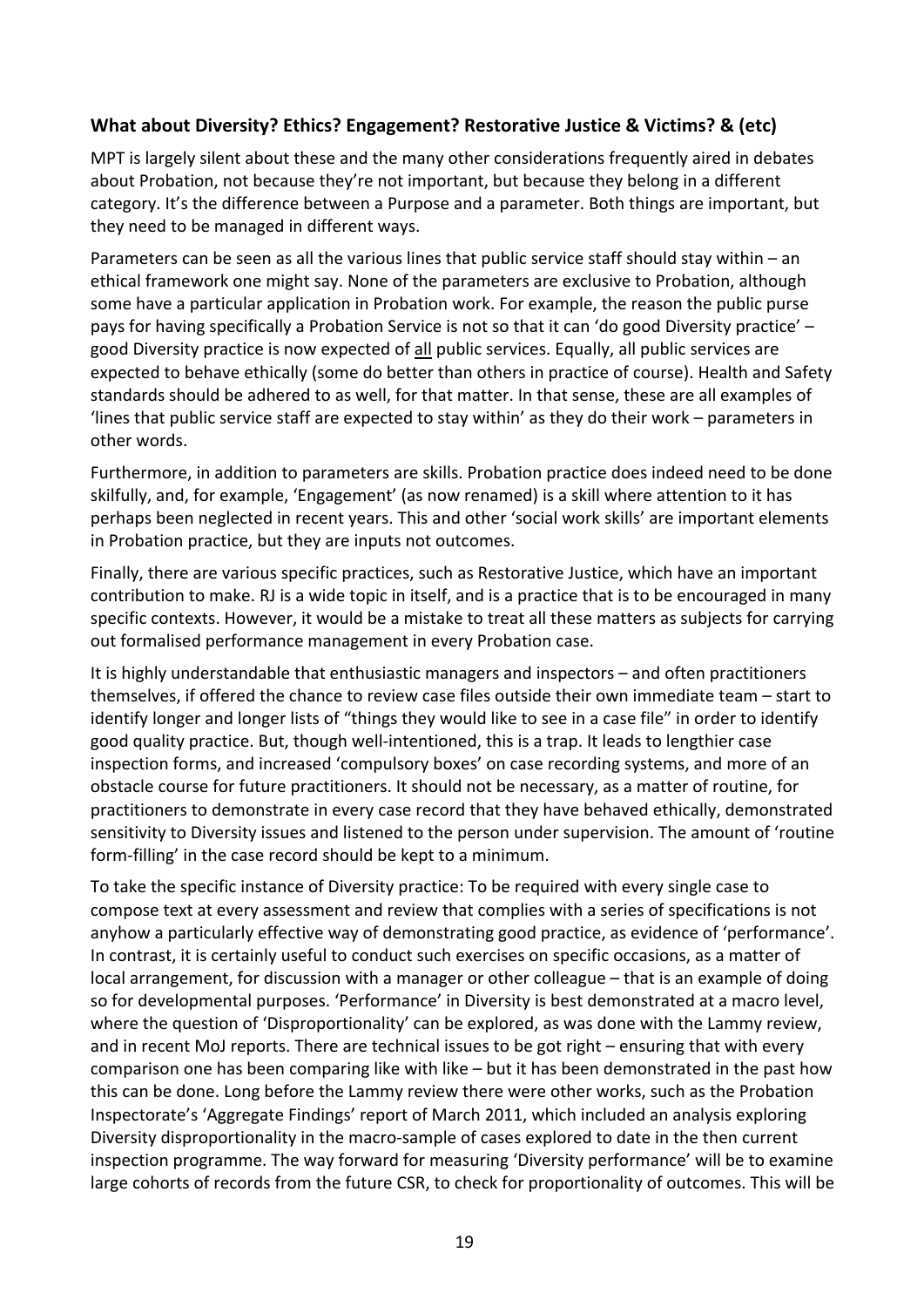possible since the necessary 'identity' monitoring will still be in the records. Meanwhile, other work to help improve Diversity practice should be undertaken through local initiatives, done for developmental purposes.

To confirm, these parameters are in a different category from the Three Purposes. They are prerequisites that apply partly even before one starts work, and then also serve as perhaps boundaries that the Quality Probation practice should not go outside. To assess their quality doesn't require detailed text evidence recorded routinely in every case – many practitioners would observe that there simply isn't the time to do that anyway – but the quality can be reviewed for developmental purpose using sampling exercises where the practitioner knows in advance of actually writing up the case that this is going to happen. It's a bit like doing a planned 'observed interview'.

Once the concept of these important parameters, as distinct from the Three Purposes, is accepted, then it helps to free the Design of the future CSR into focusing on keeping it lean.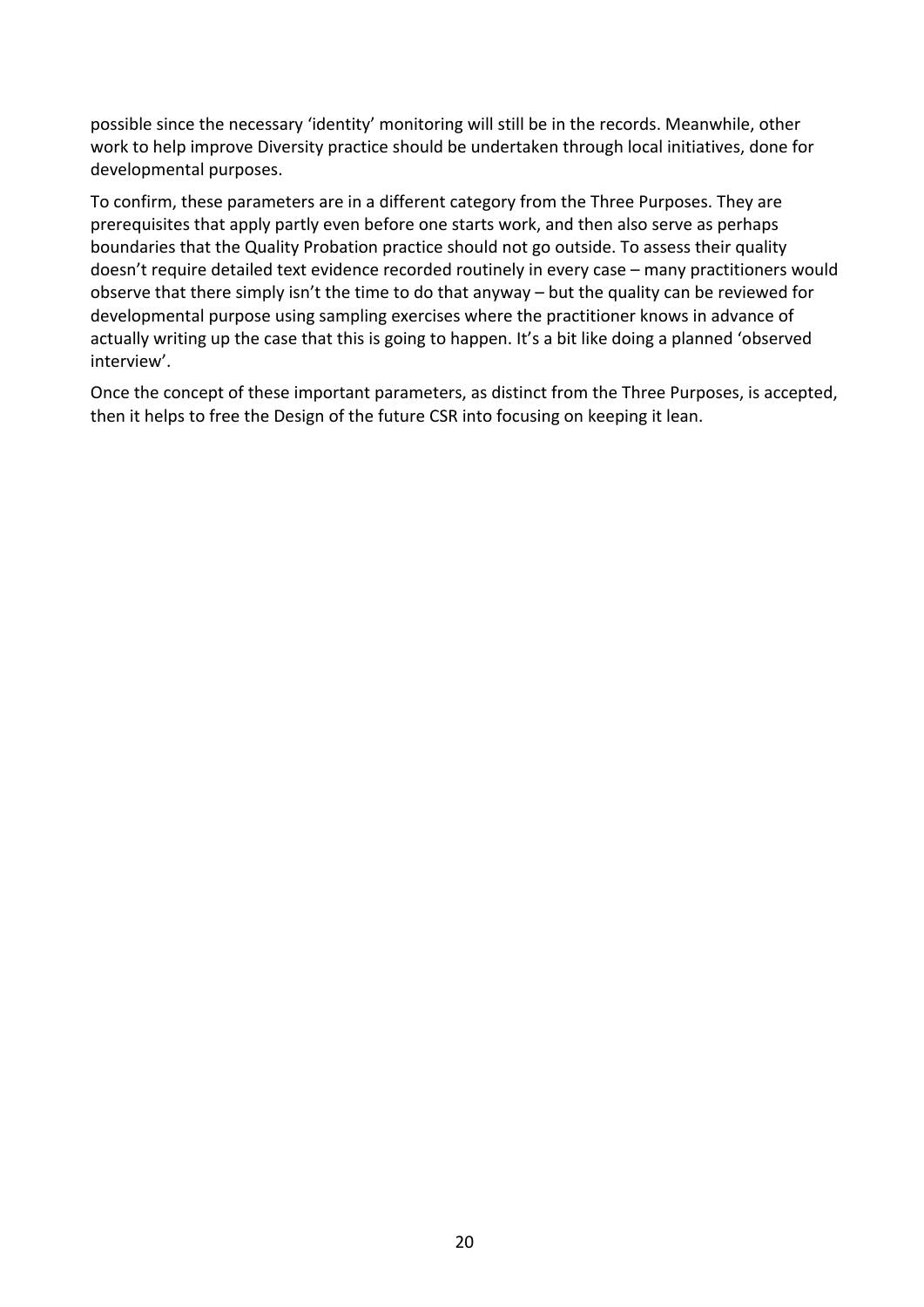## **The final caveat: The need to avoid doing performance management badly**

It has been emphasised throughout this paper that the benefits of MPT would be undone if the day-to-day management of performance, and of staff, is done badly.

MPT does not seek to prescribe in detail how to manage Probation case supervision well. But certain broad principles can be identified, all centred on the theme of what has elsewhere been called '*positive supervision'*.

On the specific subject of managing Performance Measures (PMs), these principles can be employed constructively and usefully at 'whole organisation' level, but it is strongly recommended that at team and individual level such aggregated results should NOT be used as a mistaken way of 'ranking' local teams or individuals. The 'performance' is by the organisation as a whole, covering the full range of cases in different circumstances, high RoH, low RoH, prolific, first-time and longtime, and all the other different characteristics of different cases. It should be obvious that to introduce – explicitly or implicitly – any idea of competition between teams or individuals based on rankings that may hinge on small percentage points is going to affect other aspects of how work with cases is going to be managed. Just as schools can improve their exam rate success by only entering the students they know will pass, Probation units can avoid taking on the more difficult cases if they want to, and can certainly refuse to accept a difficult homeless prisoner on licence to their area.

Doing performance management badly has been a feature of many organisations as well as Probation, and has been described quite fully by Jerry Z Muller in his *The Tyranny of Metrics* (Princeton University Press). However, he also describes how it can be done well, and indeed sometimes is – these quotations come from his final chapter:

"Measurement is not an alternative to judgment: measurement demands judgment"

"Measurement becomes much less reliable the more its object is human activity, since the objects people—are self-conscious, and are capable of reacting to the process of being measured. And if rewards and punishments are involved, they are more likely to react in a way that skews the measurement's validity. By contrast, the more they agree with the goals of those rewards, the more likely they are to react in a way that enhances the measurement's validity."

"…ask yourself, is what you are measuring a proxy for what you really want to know? If the information is not very useful or not a good proxy for what you're really aiming at, you're probably better off not measuring it."

"Measured performance, when useful, is more effective in identifying outliers, especially poor performers or true misconduct. It is likely to be less useful in distinguishing between those in the middle or near the top of the ladder of performance. Plus, the more you measure, the greater the likelihood that the marginal costs of measuring will exceed the benefits."

"Every moment you or your colleagues or employees are devoting to the production of metrics is time not devoted to the activities being measured. If you're a data analyst, of course, producing metrics is your primary activity. For everyone else, it's a distraction. So, even if the performance measurements are worth having, their worth may be less than the costs of obtaining them."

"A system of measured performance will work to the extent that the people being measured believe in its worth…. Metrics works best when those measured buy into its purposes and validity."

"Even the best measures are subject to corruption or goal diversion."

*The Tyranny of Metrics* (Princeton University Press) Kindle edition, 176-83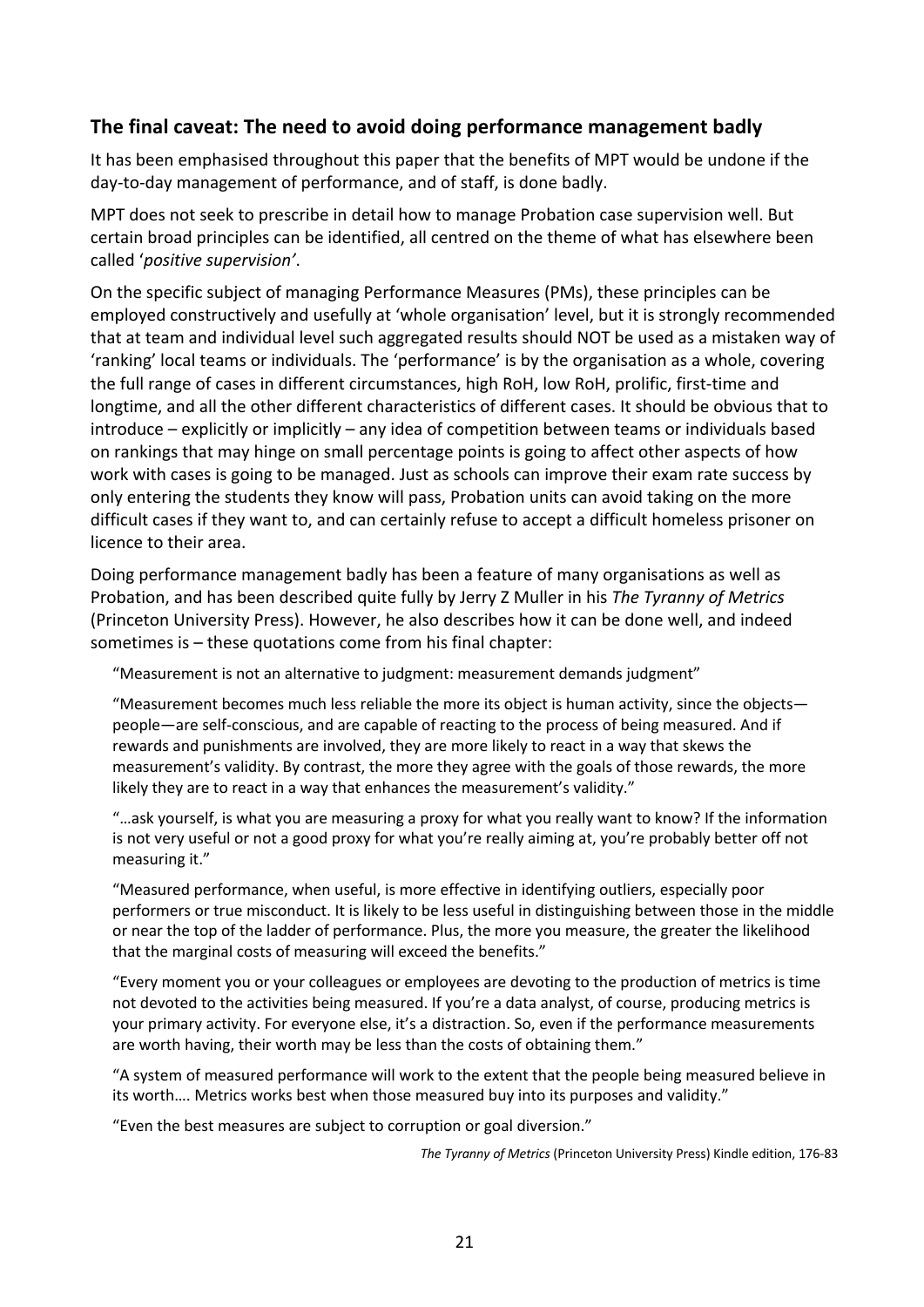The last comment above confirms that even MPT's PMs should be exercised with care, even though their benefits should outweigh their costs if implemented properly. Goodhart's Law is a reminder that the usefulness of any metric is jeopardised by the nature of the management attention given to working to achieve it:

"Any observed statistical regularity will tend to collapse once pressure is placed upon it for control purposes": Goodhart, C. A. E., 'Problems of Monetary Management: The UK Experience' (1984) in *Monetary Theory and Practice* (London: Macmillan, 1987), 91–121

Constant pressure down the organisation to focus attention on metrics that frontline staff perceive as being at best doubtful can be described as 'megaphone management.' This style is best avoided in other aspects of managing Probation cases supervision too, as it is very alienating to practitioners who consider themselves self-motivating and responsible. As with any issue of human communication, the question of whether an action constitutes 'megaphone' behaviour is 50% the manager's intention or belief, and 50% the practitioner's perception – so it is not straightforward for managers to identify the most constructive and therefore effective management behaviours.

MPT does not seek to prescribe in detail how to manage constructively, but it does rely on skilful constructive 'enabling' management – *positive supervision* - which is the product of accumulated well-chosen formal and informal actions and behaviours by managers. People looking to develop these could usefully look at anything written by Henry Mintzberg since 1984: e.g. Mintzberg, H. *Bedtime Stories for Managers*. Oakland: Berrett-Koehler, 2019.

And for those who appreciate the key message being conveyed in a graphic:

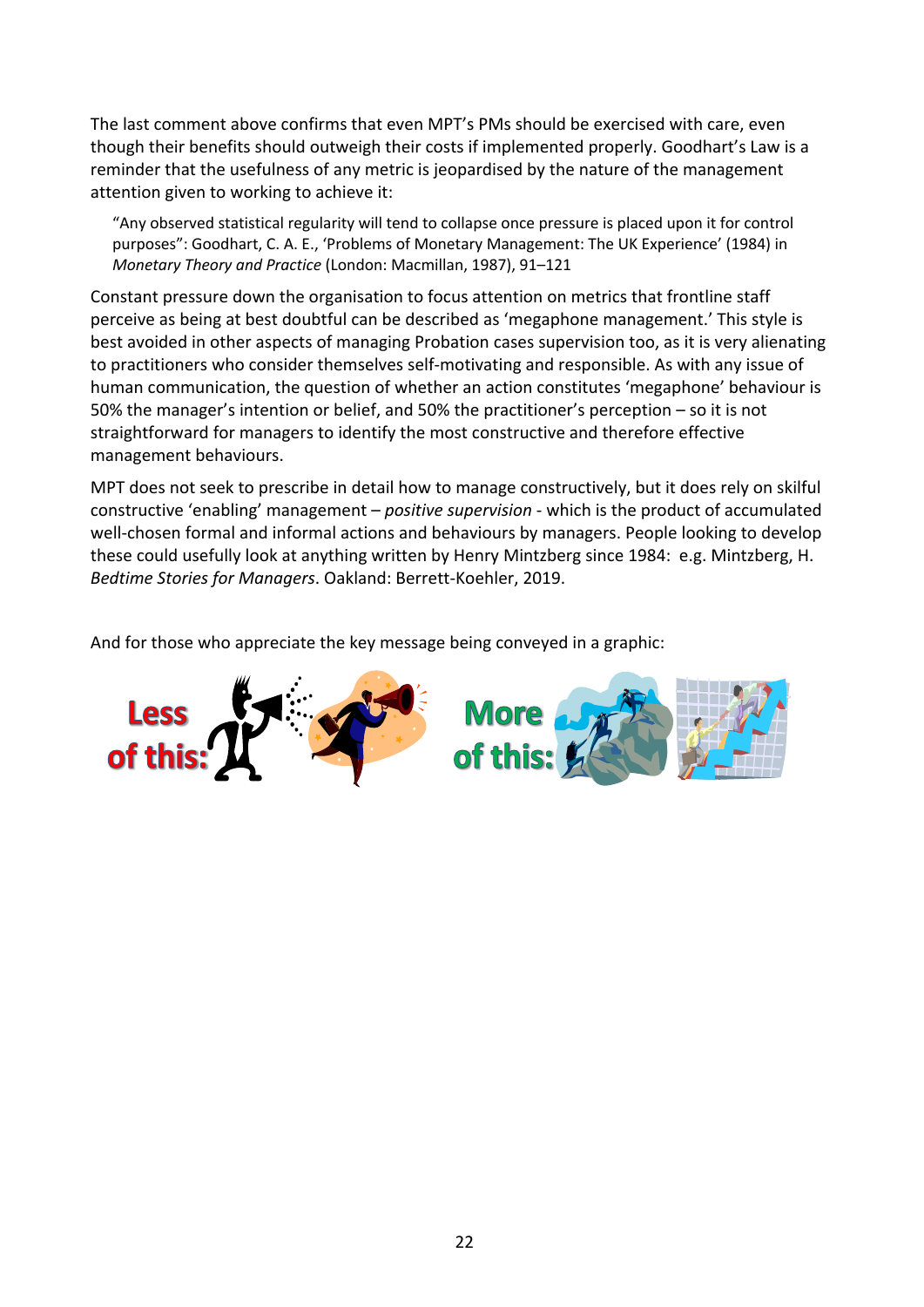## **Afterword: Has any of this actually been tried before?**

MPT is a 'grounded theory'. That means that the various components in the theory each started with doing some practical action, then with finding that it seemed to be beneficial, and then with composing the theoretical description of it – i.e. it was a case of 'action first, then theoretical description of it afterwards'.

Documentary evidence of some of these practical actions is still available – these documents can be viewed as being illustrations of some components of MPT being carried out in practice, in the past, 'in embryo form'.

A personal narrative here tries to capture some of the key steps in the 'genesis' of MPT. Andrew Bridges writes:

The 1984 regional course I attended for new Senior Probation Officers centred round the 'John Adair model' whereby managers should keep in balance their three roles of Developing the Individual, Building the Team, and Achieving the Task. Among other things, it thereby raised the question for me: In Probation, what 'counts' as Achieving the Task successfully?

But also in 1984, the Home Office's "SNOP" (Statement of Objectives and Priorities), although it clearly did not meet the usual definition of 'Objectives', offered an answer. It set the general idea that the purpose of Probation was to take 'higher risk' offenders on to community orders, and thereby help to keep down the previously-growing prison population. This did at least seem to be a clear specific 'purpose' for Probation nationally, even if it was one that I didn't think would be a very satisfactory one in the long term.

In 1988, in Newport, South Wales, the most able and enthusiastic of the Probation Officers in my team were designing with me and implementing an Alcohol Education Group course (this was in a time long before Accredited Programmes). When I said we also needed to decide at the planning stage how we were going to evaluate its effectiveness, the response from these talented practitioners was "That's your job, not ours". I've had to accept that talented able practitioners are not always that interested in evaluating effectiveness.

Also in 1988, in Newport, where we were implementing the Cambridgeshire 'Risk of Custody' scoresheet (devised by David Bale) for all Court reports across the then county of Gwent, we set for our team the objective of getting on to community supervision a certain percentage of cases whose Risk of Custody scores were 55 or higher. For all its drawbacks, this objective was in line with what we understood to be the national 'purpose' of Probation as specified in SNOP. But much more significantly for the long term, I noticed the sheer power of having an objective where as a practitioner you could see for yourself instantly, in 'real time', whether or not an action you'd just taken, or other event in the case, would contribute to a collective objective. This is a critical element in the MPT approach.

From 1989, just after my move to Berkshire, the whole question for Probation nationally of what 'counted' as 'doing it well' entered a new phase. The 'What Works?' initiative was potentially very encouraging for the interested practitioners since it suggested that they could have a measurably beneficial effect on reoffending if they – I anachronistically paraphrase now – did the Right Thing with the Right Individual in the Right Way at the Right Time. However, all the evidence that measured this then – essentially measuring reconvictions – relied by its very nature on being retrospective. It could not be used 'in real time', a serious drawback from a manager's perspective, and a potential solution was not obvious.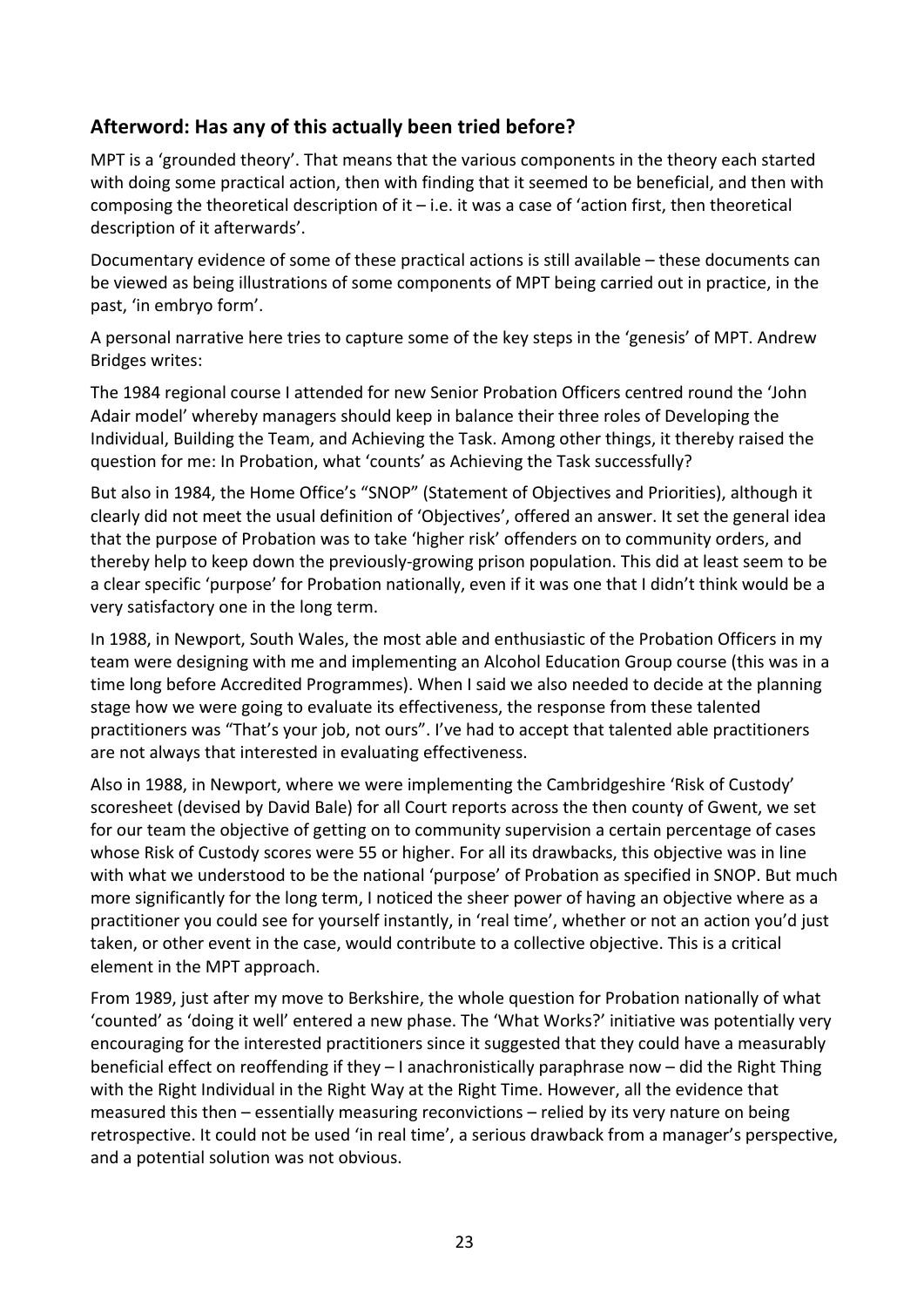Also at this time, alongside 'What Works?' were a series of other initiatives for measuring how well public services generally were performing; "Economy, Efficiency and Effectiveness" was very much in vogue. At one point HM Inspectorate of Probation focused on undertaking 'Efficiency and Effectiveness' inspections, focusing almost entirely on management practice alone, while they required local Services to monitor and inspect themselves as evidence of how well they were actually doing their work with people under supervision. I later equated this management-focused approach to inspection to assessing a football team by how much you approve of the way that the manager jumps up and down on the touchline during a match.

In my Assistant Chief role at the time I responded to these national developments by devising in the mid-1990s a series of promising-looking performance measures that could be grouped under the four headings, Resources, Standards, Satisfaction and Results (RSSR). The first two headings were about 'inputs' and the second two about 'outcomes'. But there were two problems: the first was that, despite my efforts to simplify it, it was in reality still far too complicated. The second was more serious: for 'Results' we could measure our performance in relation to the latest Home Office prescription for 'enforcing' community orders, but we couldn't 'measure performance' in any real way for what most people would think Probation was 'for', either reducing reoffending or preventing serious harm to others.

In 1996, a seed was sown when I undertook a half-time Research Fellowship at the University of Oxford, and I designed and implemented a research project later published as *Increasing the Employability of Offenders (1998)*. In order to quantify and aggregate my findings from reading 739 case files across the country, I classified what I was finding in the files into Employmentrelated Interventions (EIs) and Employment-related Outcomes (EOs). This seed later grew into the more general idea of 'positive outcomes that reduce LoR.'

As Chief from 1998-2001, in view of the problems with RSSR I therefore abruptly dismissed my cherished concept after a few months. Instead I used an early version of the Three Purposes as the headline purpose for Berkshire Probation Service (BPS). The other measures in RSSR were largely continued in some form, but were regarded as secondary measures. My aim was to focus on finding a way of defining 'success' in terms of reducing reoffending and preventing serious harm, and if possible also do this 'in real time'.

The solution involved three developments that were radical at the time. One was for me to conduct a series of face-to-face meetings to convince practitioners across Berkshire to think less in terms of the 'problems' that each offender had now, and more in terms of the positive outcomes that they wanted that individual to attain during supervision, outcomes that in turn would make that individual become less likely to reoffend in future.

This linked to the new paper sheet that I also then composed that replaced all free-text assessments, plans and reviews ("Part Bs"). This single four-sheet form, available to be seen online now, enabled practitioners to record their plans, and then monitor the progress of the case against both the Home Office 'reporting and enforcing' requirements and in terms of positive outcomes that reduce LoR. The single form served for the whole duration of the case. (Case administrators then entered the key data onto a relational database.)

The third development was a Risk Management database, effectively a 'live' case record on Lotus Notes software, so that for cases whose Risk of Harm needed to be managed, the officer's live record could be viewed and added to by line managers, including me, and also by our local 'inspection' team every six months.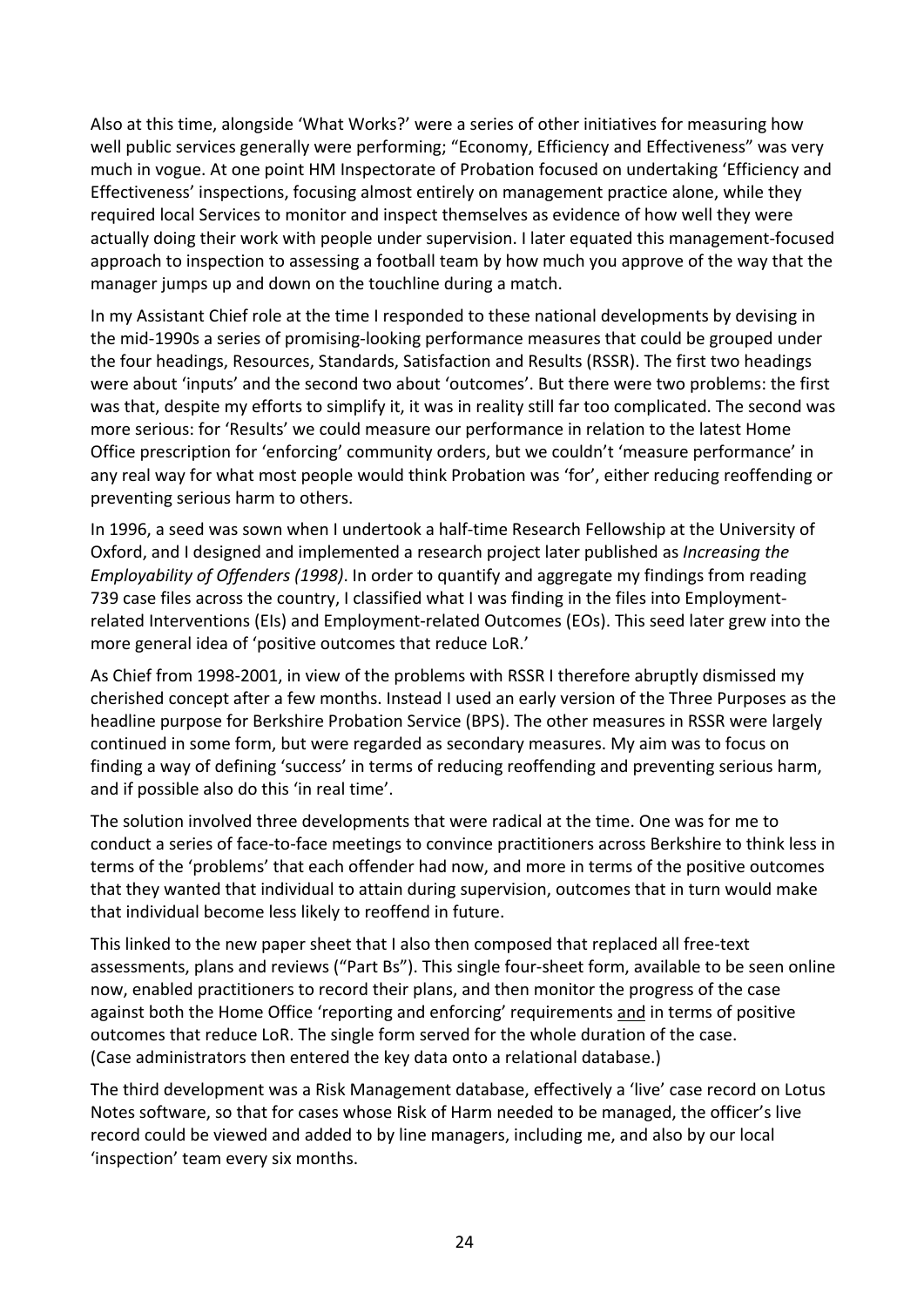These systems weren't perfect, and would be done differently now, but because they were essentially 'simple' – i.e. not over-complicated – they worked in practice, both for the organisation as a whole, and for the practitioners themselves. They also 'worked' in the sense that I was able to produce a single-sheet 'performance report' as feedback for all staff every six months until BPS came to an end in March 2001 (examples also available online).

Footnote here: I put the 'BPS Assessment System' forward to the Home Office, to be reviewed alongside other potential assessment models – I believe four were being considered in all for potential national use at that time. The BPS one – four pages for the entire Order - was seen as 'far too simple'. The one selected was of course OASys, 'only' 13 pages long at the time, all of which had to be completed each time an assessment was needed.

I produced a performance report for all BPS staff every six months on a single double-sided laminated sheet of A4 during the 18 months before Berkshire Probation Service was abolished. It focused entirely on how we were progressing together, and there was no question of making invidious comparisons between different parts of the county. Staff certainly noticed my enthusiasm for 'performance targets' – at a revue there was a sketch on the theme of "Andrew's very keen on archery". So in fairness one would have to ask any former BPS staff who can remember that period whether or not they experienced this approach as being constructive and/or at least not in conflict with their own ideas of good practice. Staff could see I was practitioner-centred - people who came into my office often commented that the wallboard I had there showed the operational staff at the top, and the managers at the bottom.

When I started in HMI Probation in 2001, the Inspectorate had already restarted the practice of looking at work with individual cases as part of its own methodology – a good thing. But there were problems with aggregating the findings, and there were problems with trying to be 'objective' about either deciding whether or not each piece of work looked at had actually been done (Yes or No), or if you were 'scoring quality' (whether it was Excellent, Good, Satisfactory or Poor).

My solution was to 'keep it simple'. Our revised method was that the decision to be made with each piece of work in each case was to become a binary one: was it done *sufficiently* well? It meant being 'up front' about the fact that each inspectorial decision being made was now a *qualitative judgement* – but since this was now explicit and transparent we could work on benchmarking those judgements, and even sharing that benchmarking training with current practitioners and managers. The aggregated performance measure could then become: 'Percentage of instances where the relevant work was done well enough' (i.e. *sufficiently* well). This also had benefits for external communications about 'how Probation was doing'.

This was OK as an interim solution, and provided the basis for reporting on the quality of work done by local areas in both the first and the second Offender Management Inspection programmes. But the further step that was still needed was to try to define success in terms of the outcomes achieved. At the 'design' stage we'd experimented with seeing if we could make the 'Outcomes' section of the OMI reports more robust and prominent, but it was quickly evident that case records wouldn't as yet provide us with enough for us to make confident judgements about that. However, in the 'OMI2' programme we were able to introduce the measure for Implementing the Sentence (Envisaged by MPT as Purpose Two). This worked reasonably well.

But the Outcomes sections for Reducing LoR and Managing RoH still needed further development. We needed an approach that would be recognised and accepted for measuring LoR (using either 'positive outcomes' or an alternative). We also needed an approach whereby a practitioner's RoH